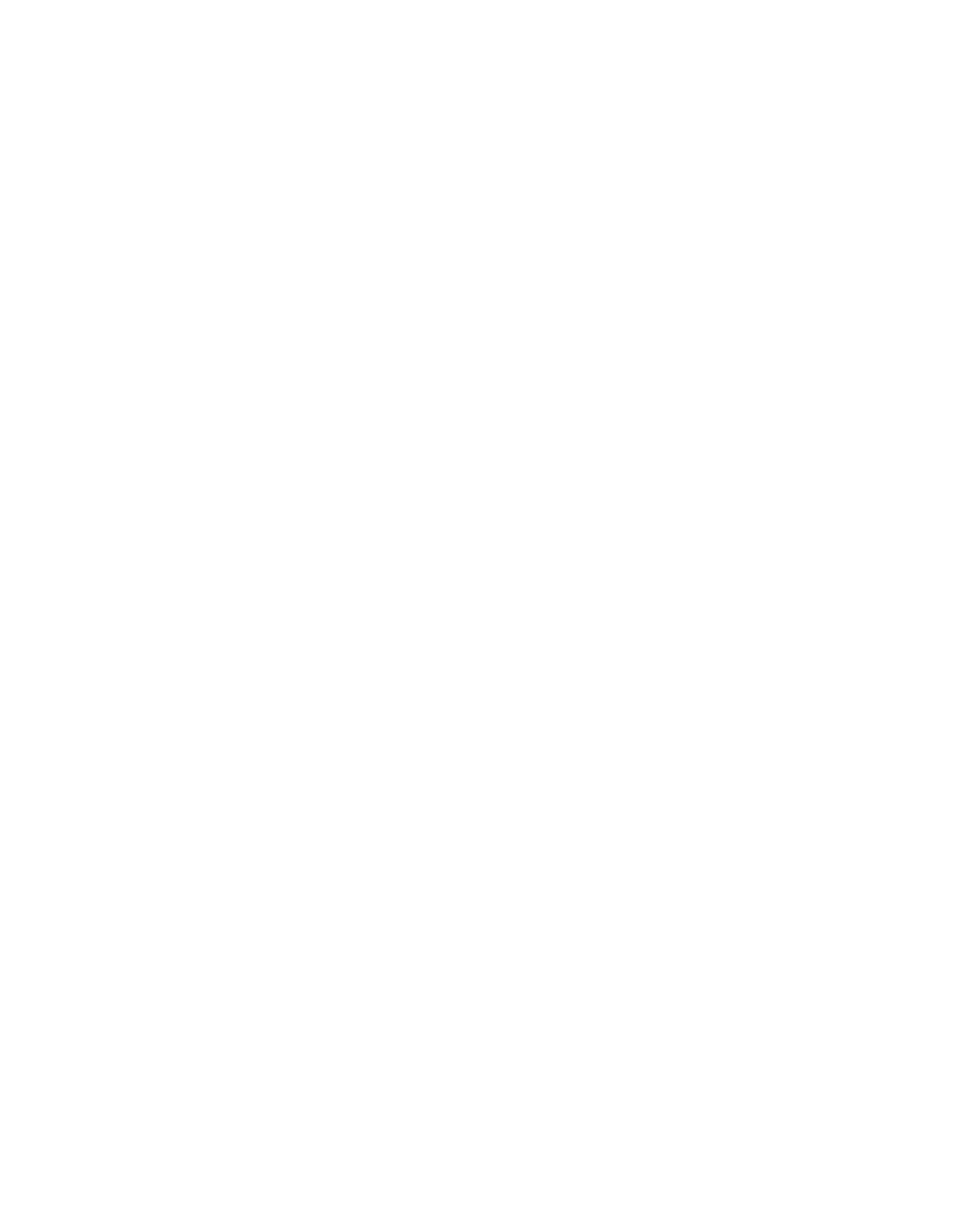#### **Mission Statement**

The mission of the Mayor and City Council is to provide leadership to the community through the establishment of policies which enhance the quality of life for Pasadena residents, businesses, non-profit institutions and governmental agencies, and other stakeholders, and maintain a strong and stable fiscal condition.

## **City Council Goals**

A. Ensure public safety

B. Support and promote the quality of life and the local economy

C. Maintain fiscal responsibility and stability

D. Improve, maintain and enhance public facilities and infrastructure

E. Increase conservation and sustainability

F. Improve mobility and accessibility throughout the City

## **City Attorney**

|   |                                                                 |                 |                   |               |               |                                 |                                 | FY 2020                         |                     |                                 |
|---|-----------------------------------------------------------------|-----------------|-------------------|---------------|---------------|---------------------------------|---------------------------------|---------------------------------|---------------------|---------------------------------|
| # | <b>Objectives/KPIs</b>                                          | Council<br>Goal | FY 2019<br>Actual | FY 2020       | FY 2021       | Q <sub>1</sub><br><b>Actual</b> | Q <sub>2</sub><br><b>Actual</b> | Q <sub>3</sub><br><b>Actual</b> | Q4<br><b>Actual</b> | <b>FY 2020</b><br><b>Actual</b> |
|   |                                                                 |                 |                   | <b>Target</b> | <b>Target</b> | (as of $9/30/19$ )              | (as of $12/31/19$ )             | (as of 3/31/20)                 | (as of $6/30/20$ )  |                                 |
|   | Prepare and return ordinances within 60 days of being directed  | $\overline{a}$  | <b>New</b>        | 90%           | 90%           | 100%                            | 100%                            | 100%                            | 100%                | 100%                            |
|   | by the City Council                                             |                 |                   |               |               |                                 |                                 |                                 |                     |                                 |
|   | 2 Total Conviction Rate                                         | $\overline{A}$  | <b>New</b>        | 92%           | 93%           | 93%                             | 93%                             | 95%                             | 98%                 | 93%                             |
|   | 2.a Number of cases referred and filed in the preceding year.   | $\overline{a}$  | New               | 5,675/4,625   | 5,958/4,856   | 1,591/1,110                     | 1,402/1,180                     | 1,388/953                       | 633/547             | 5,014/3,790                     |
|   | 3 Number of liability claims resolved within 60 days of receipt |                 | <b>New</b>        | 60%           | 60%           | 66%                             | 58%                             | 72%                             | 74%                 | 68%                             |
|   | 3.a Number of claims received and closed in the preceding year. |                 | <b>New</b>        | 160           | 160           | 163                             | 163                             | 163                             | 163                 | 163                             |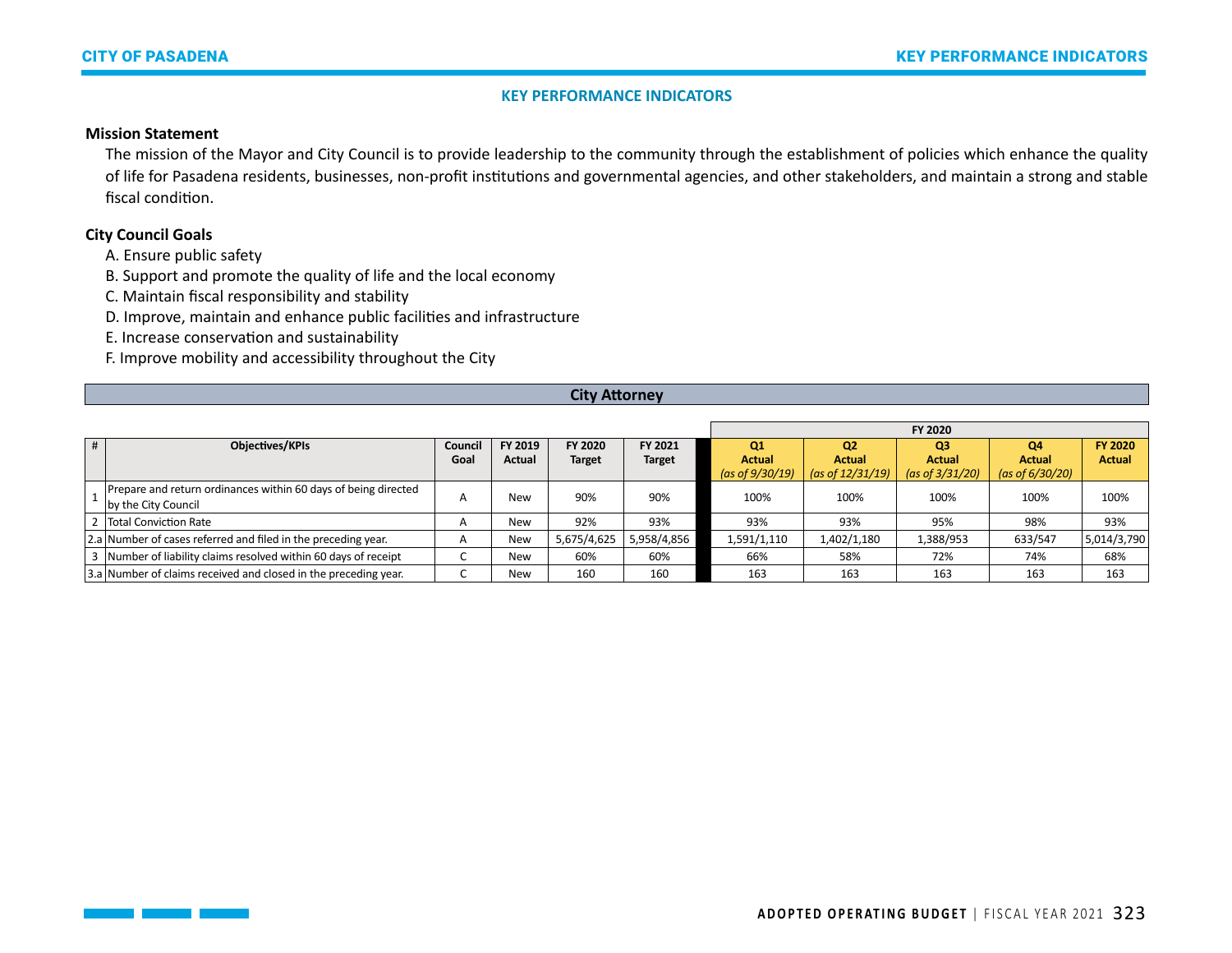# **City Council Goals**

A. Ensure public safety

B. Support and promote the quality of life and the local economy

C. Maintain fiscal responsibility and stability

D. Improve, maintain and enhance public facilities and infrastructure

E. Increase conservation and sustainability

F. Improve mobility and accessibility throughout the City

## **City Clerk**

|                |                                                                                                                                                                                                                                                                                                              |                 |                          |                          |                          | FY 2020             |                                                                                                                              |                                 |                     |                                 |
|----------------|--------------------------------------------------------------------------------------------------------------------------------------------------------------------------------------------------------------------------------------------------------------------------------------------------------------|-----------------|--------------------------|--------------------------|--------------------------|---------------------|------------------------------------------------------------------------------------------------------------------------------|---------------------------------|---------------------|---------------------------------|
| #              | <b>Objectives/KPIs</b>                                                                                                                                                                                                                                                                                       | Council<br>Goal | FY 2019<br><b>Actual</b> | FY 2020<br><b>Target</b> | FY 2021<br><b>Target</b> | Q1<br><b>Actual</b> | Q <sub>2</sub><br><b>Actual</b><br>(as of $9/30/19$ ) $\vert$ (as of $12/31/19$ ) (as of $3/31/20$ ) $\vert$ (as of 6/30/20) | O <sub>3</sub><br><b>Actual</b> | Q4<br><b>Actual</b> | <b>FY 2020</b><br><b>Actual</b> |
|                | Percentage of Council documents processed and finalized within 1<br>week of meeting (resolutions, ordinances, minutes, notices filed with<br>Los Angeles County).                                                                                                                                            | B               | 100%                     | 100%                     | 100%                     | 100%                | 100%                                                                                                                         | 100%                            | 100%                | 100%                            |
|                | Percentage of City Council Meeting Recaps posted online by 5:30<br>2 $ p.m.$ the following day after each meeting to provide timely access to<br>information.                                                                                                                                                | B               | 100%                     | 100%                     | 100%                     | 100%                | 100%                                                                                                                         | 100%                            | 100%                | 100%                            |
|                | Percentage of City Council meeting minutes submitted for approval<br>3 two weeks following the meeting, or the next scheduled meeting date,<br>whichever occurs first.                                                                                                                                       | B               | 94%                      | 100%                     | 100%                     | 87%                 | 100%                                                                                                                         | 17%                             | 0%                  | 51%                             |
| $\overline{4}$ | Percentage of meeting minutes submitted to City Council without<br>amendments.                                                                                                                                                                                                                               | B               | 97%                      | 100%                     | 100%                     | 93%                 | 100%                                                                                                                         | 100%                            | 100%                | 98%                             |
| 5              | No later than one year prior to election, post online and make available<br>to the public, information on the upcoming City and School District<br>elections (seats up for election, timing of the nomination filing period,<br>filing fee costs, etc.) to ensure public is informed on election issues. (1) | B               | 100%                     | 100%                     | 100%                     | N/A                 | N/A                                                                                                                          | N/A                             | N/A                 | N/A                             |
| 6              | The percentage of internal requests for records received from staff that<br>are retrieved and delivered within one business day of request.                                                                                                                                                                  | B               | 99%                      | 100%                     | 100%                     | N/A                 | N/A                                                                                                                          | 100%                            | N/A                 | 100%                            |
|                | The percentage of "satisfied" or "very satisfied" customers with<br>services provided by Records Management staff and Mail Services staff.                                                                                                                                                                   | B               | 100%                     | 100%                     | 100%                     | N/A                 | N/A                                                                                                                          | N/A                             | 100%                | 100%                            |
|                | Notes:                                                                                                                                                                                                                                                                                                       |                 |                          |                          |                          |                     |                                                                                                                              |                                 |                     |                                 |
|                | $^{(1)}$ Election information will be posted in the third quarter of the 2020<br>Fiscal Year, one year prior to 2020 Election Cycle.                                                                                                                                                                         |                 |                          |                          |                          |                     |                                                                                                                              |                                 |                     |                                 |
|                | $^{(2)}$ Satisfaction surveys for Records Management occurs in the 3rd<br>Quarter of each fiscal year and for Mail Services in the 4th Quarter of<br>each fiscal year.                                                                                                                                       |                 |                          |                          |                          |                     |                                                                                                                              |                                 |                     |                                 |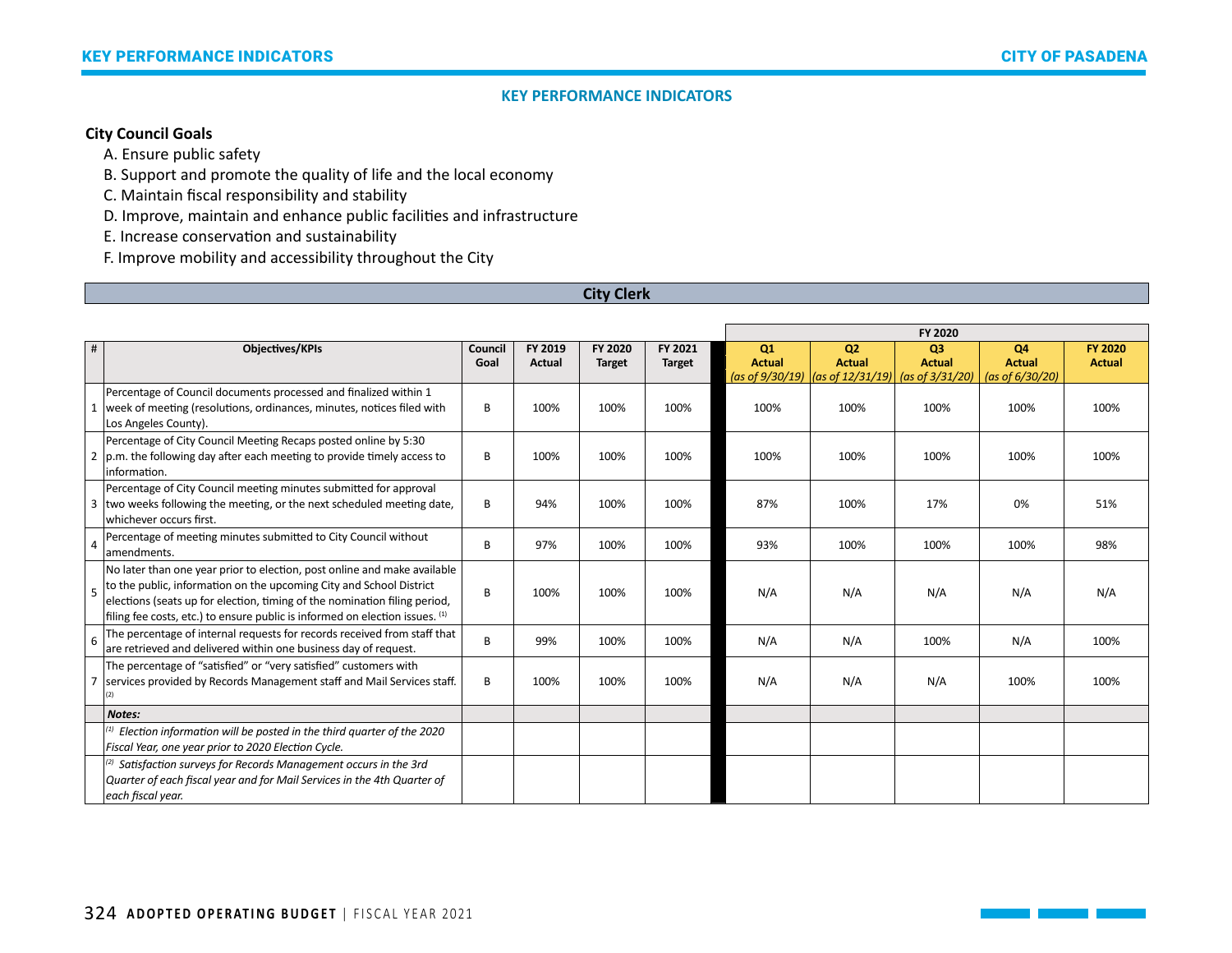# **City Council Goals**

 $\Box$ 

A. Ensure public safety

B. Support and promote the quality of life and the local economy

C. Maintain fiscal responsibility and stability

D. Improve, maintain and enhance public facilities and infrastructure

E. Increase conservation and sustainability

F. Improve mobility and accessibility throughout the City

## **City Manager**

|   |                                                                                                                                    |                 |                     |                          |                          |                                           |                                                                     | FY 2020                                               |                                                  |                                 |
|---|------------------------------------------------------------------------------------------------------------------------------------|-----------------|---------------------|--------------------------|--------------------------|-------------------------------------------|---------------------------------------------------------------------|-------------------------------------------------------|--------------------------------------------------|---------------------------------|
| # | <b>Objectives/KPIs</b>                                                                                                             | Council<br>Goal | FY 2019<br>Actual   | FY 2020<br><b>Target</b> | FY 2021<br><b>Target</b> | Q1<br><b>Actual</b><br>(as of $9/30/19$ ) | Q <sub>2</sub><br><b>Actual</b><br>$\vert$ (as of 12/31/19) $\vert$ | Q <sub>3</sub><br><b>Actual</b><br>(as of $3/31/20$ ) | <b>Q4</b><br><b>Actual</b><br>(as of $6/30/20$ ) | <b>FY 2020</b><br><b>Actual</b> |
|   | Percent of audit findings corrected to ensure compliance with the<br>City's Audit Plan.                                            |                 | New                 | 75.0%                    | 75.0%                    | 68.0%                                     | 75.7%                                                               | 71.1%                                                 | 77.0%                                            | 77.0%                           |
|   | 2 Number of followers on social media - all departments.                                                                           | B               | New                 | 80,000                   | 86,000                   | 79,264                                    | 82,943                                                              | 92,230                                                | 103,175                                          | 103,175                         |
|   | Percentage job placement for unemployed adult program clients at<br>sustainable wages Foothill Workforce Development Board (FWDB). | B               | 61.75% (est.)       | 65.5%                    | 65.0%                    | 75.0%                                     | 73.0%                                                               | 39.0%                                                 | 33.0%                                            | 55.0%                           |
|   | Percentage unemployed youth program clients entering<br>employment or education - FWDB                                             | R               | 63% (est.)          | 62%                      | 66%                      | 0%                                        | 80%                                                                 | 100%                                                  | 0%                                               | 60%                             |
|   | 5 Number of users of One Stop Career Center Services - FWDB                                                                        | B               | 19,314              | 22,000                   | 21,000                   | 6,009                                     | 4,496                                                               | 5,259                                                 | 5461                                             | 21,225                          |
|   | $\vert$ 6 Number of "Recruitment and Welcome Packages" sent to existing<br>and potential businesses - Economic Development         | B               | 384                 | 350                      | 350                      | 78                                        | 83                                                                  | 45                                                    | 131                                              | 337                             |
|   | 7 Maintain better employment rate than LA County average                                                                           | R               | 96.3%<br>(vs 95.9%) | $+0.5%$                  | $+0.5%$                  | 95.9%<br>(vs 95.2%)                       | 96.4%<br>(vs 95.8%)                                                 | 95.6%<br>(vs 94.8%)                                   | 83.3%<br>(vs 79.8%)                              | 92.8%<br>(vs 91.4%)             |
|   | 8   Maintain better office space occupancy than LA County                                                                          | B               | 91.3%<br>(vs 82.3%) | $+1.0%$                  | $+1.0%$                  | 88.9%<br>(vs 82.1%)                       | 89.1%<br>(vs 81.7%)                                                 | 88.7%<br>(vs 81.9%)                                   | 88.6%<br>(vs 81.5%)                              | 88.8%<br>(vs 81.8%)             |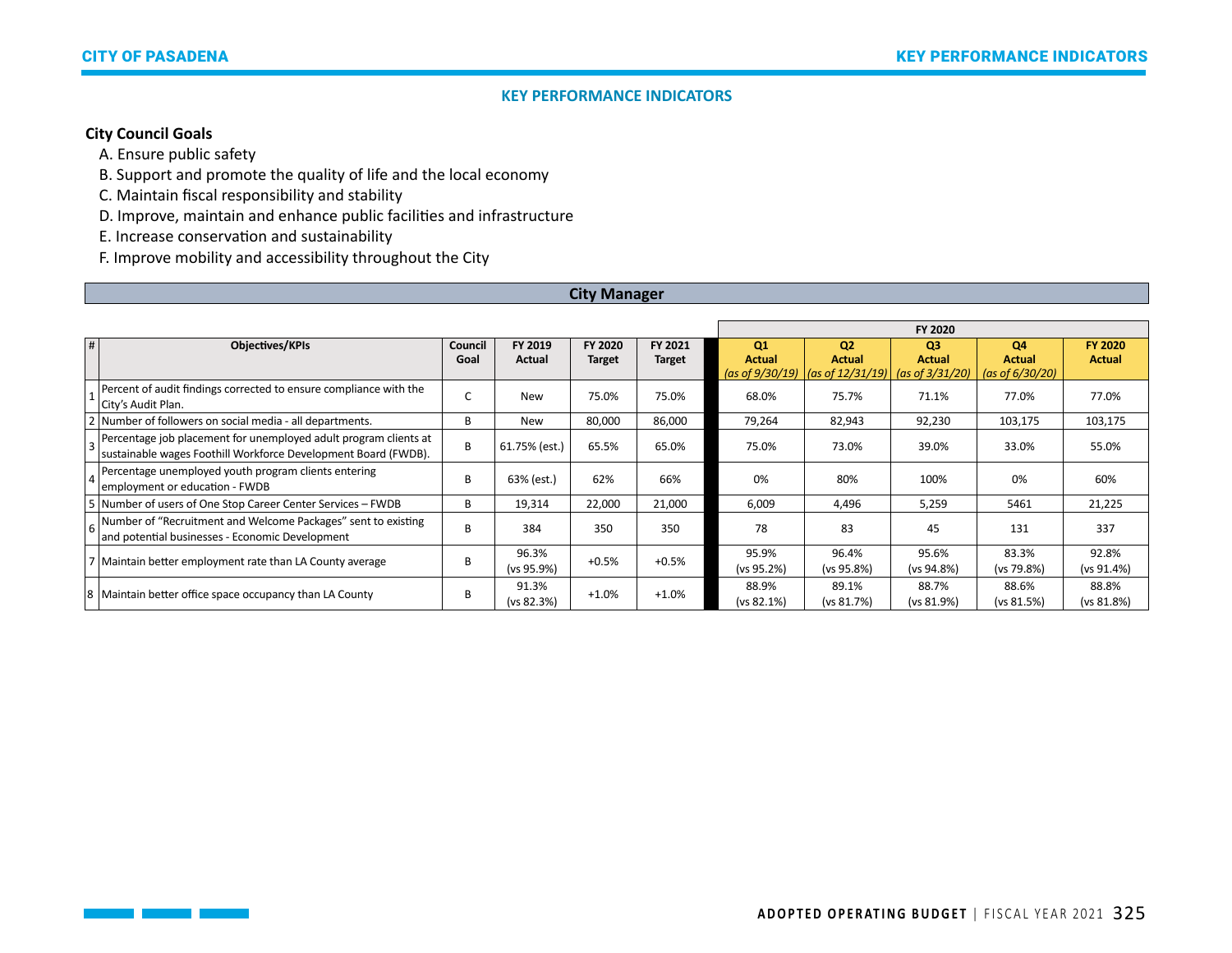# **City Council Goals**

A. Ensure public safety

B. Support and promote the quality of life and the local economy

C. Maintain fiscal responsibility and stability

D. Improve, maintain and enhance public facilities and infrastructure

E. Increase conservation and sustainability

F. Improve mobility and accessibility throughout the City

#### **Finance**

|   |                                                                                                                                                                                                                                                                                              |                 |                   |                          |                          |                                           |                                                                                     | FY 2020                         |                                                  |                                 |
|---|----------------------------------------------------------------------------------------------------------------------------------------------------------------------------------------------------------------------------------------------------------------------------------------------|-----------------|-------------------|--------------------------|--------------------------|-------------------------------------------|-------------------------------------------------------------------------------------|---------------------------------|--------------------------------------------------|---------------------------------|
| # | <b>Objectives/KPIs</b>                                                                                                                                                                                                                                                                       | Council<br>Goal | FY 2019<br>Actual | FY 2020<br><b>Target</b> | FY 2021<br><b>Target</b> | Q1<br><b>Actual</b><br>(as of $9/30/19$ ) | Q <sub>2</sub><br><b>Actual</b><br>$\vert$ (as of 12/31/19) $\vert$ (as of 3/31/20) | Q <sub>3</sub><br><b>Actual</b> | <b>Q4</b><br><b>Actual</b><br>(as of $6/30/20$ ) | <b>FY 2020</b><br><b>Actual</b> |
|   | Total actual collection rate of billable paramedic billing receivable is<br>accurate and completed timely.                                                                                                                                                                                   | С               | 74%               | 75%                      | 75%                      | 71%                                       | 71%                                                                                 | 73%                             | 110%                                             | 81%                             |
|   | Percentage of Pooled Portfolio market value in overnight liquid<br>investments to meet anticipated operating requirements.                                                                                                                                                                   | C               | 9.27%             | 7.50%                    | 7.50%                    | 12.14%                                    | 14.99%                                                                              | 21.00%                          | 26.00%                                           | 26.00%                          |
|   | Average number of days to pay City bills from the date of invoice to<br>ensure payments are made efficiently and cost effectively.                                                                                                                                                           | C               | 32                | 25                       | 30                       | 43                                        | 31                                                                                  | 22                              | 21                                               | 29                              |
|   | Total number of City purchase orders approved in the system to<br>ensure efficient and effective procurement operations.                                                                                                                                                                     | B               | 1,773             | 2,100                    | 2,100                    | 1,242                                     | 517                                                                                 | 309                             | 324                                              | 2,392                           |
|   | Total number of City contracts approved in the system to ensure<br>efficient and effective procurement operations.                                                                                                                                                                           | B               | 187               | 120                      | 120                      | 61                                        | 46                                                                                  | 42                              | 34                                               | 183                             |
|   | Notes:                                                                                                                                                                                                                                                                                       |                 |                   |                          |                          |                                           |                                                                                     |                                 |                                                  |                                 |
|   | KPI #1: A drop in calls occurred during Q4 which reduced the billable<br>amount. The cash collected, however, remained consistent as<br>payments continued to be received for billings prior to Q4. This has<br>created an anomaly for this KPI which is 110% for Q4 and 81% for<br>FY 2020. |                 |                   |                          |                          |                                           |                                                                                     |                                 |                                                  |                                 |
|   | KPI #3: Q4 Actual numbers reflect status as of the most recent check<br>run. Final numbers will be updated upon completion of the final<br>check run for FY 2020.                                                                                                                            |                 |                   |                          |                          |                                           |                                                                                     |                                 |                                                  |                                 |
|   | KPI #4 and #5: Quarter 1 counts have been updated to include items<br>that were opened, processed and closed within the same quarter.                                                                                                                                                        |                 |                   |                          |                          |                                           |                                                                                     |                                 |                                                  |                                 |
|   | KPI #5: Quarter 3 includes a correction to the actual count. The<br>previous number had been a cumulative count.                                                                                                                                                                             |                 |                   |                          |                          |                                           |                                                                                     |                                 |                                                  |                                 |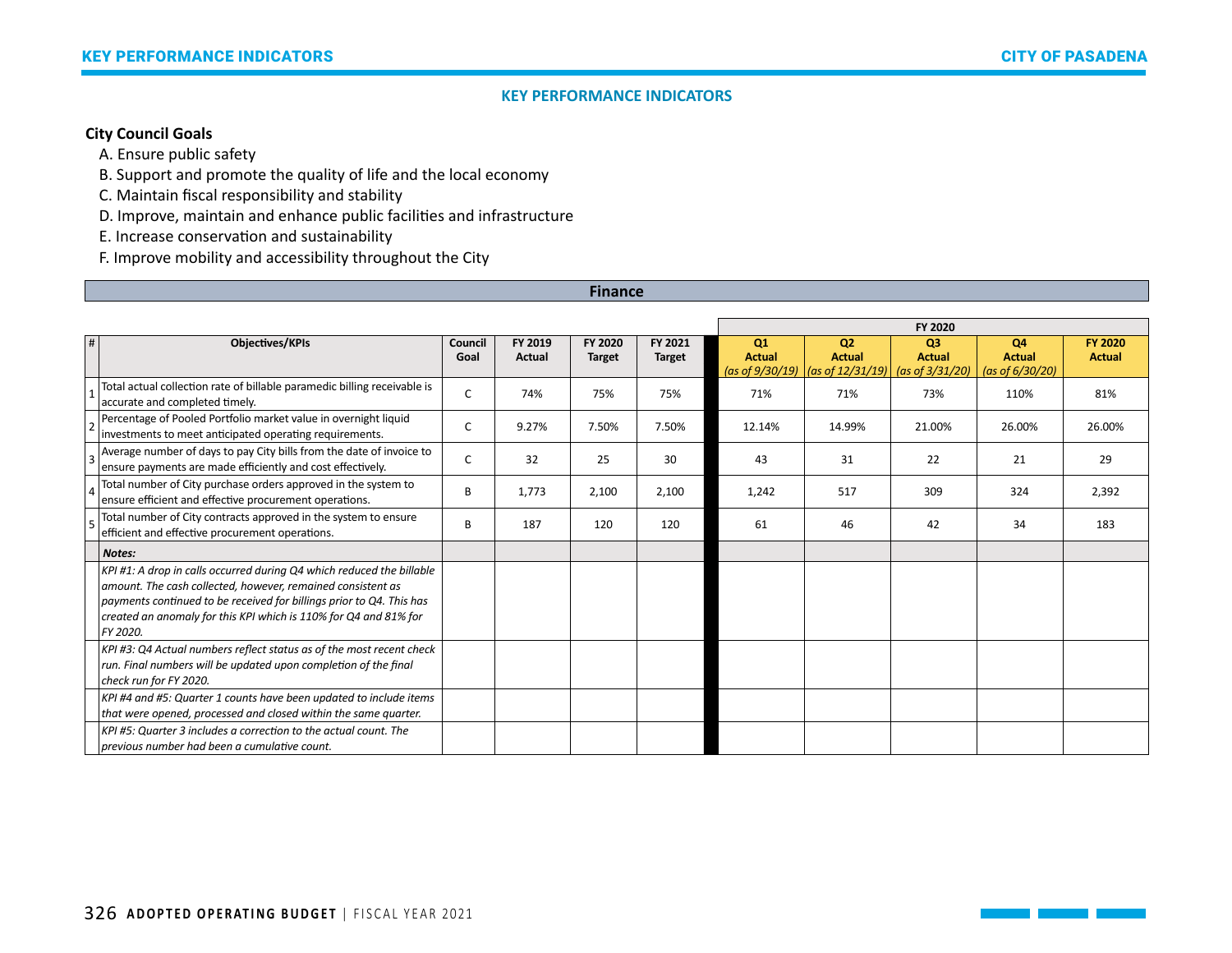# **City Council Goals**

 $\Box$ 

A. Ensure public safety

B. Support and promote the quality of life and the local economy

C. Maintain fiscal responsibility and stability

D. Improve, maintain and enhance public facilities and infrastructure

E. Increase conservation and sustainability

F. Improve mobility and accessibility throughout the City

## **Fire**

|   |                                                                                                                                                                 |                 |                   |                          |                          |                     |                                                                                                              | FY 2020                         |                                           |                                 |
|---|-----------------------------------------------------------------------------------------------------------------------------------------------------------------|-----------------|-------------------|--------------------------|--------------------------|---------------------|--------------------------------------------------------------------------------------------------------------|---------------------------------|-------------------------------------------|---------------------------------|
| # | Objectives/KPIs                                                                                                                                                 | Council<br>Goal | FY 2019<br>Actual | FY 2020<br><b>Target</b> | FY 2021<br><b>Target</b> | Q1<br><b>Actual</b> | Q <sub>2</sub><br><b>Actual</b><br>(as of $9/30/19$ ) $\vert$ (as of $12/31/19$ ) $\vert$ (as of $3/31/20$ ) | Q <sub>3</sub><br><b>Actual</b> | Q4<br><b>Actual</b><br>(as of $6/30/20$ ) | <b>FY 2020</b><br><b>Actual</b> |
|   | Total number of unique fire, emergency medical service (EMS) and other<br>hazard incidents.                                                                     | $\mathsf{A}$    | 19,017            | 19,000                   | 19,000                   | 4,978               | 5,029                                                                                                        | 4.668                           | 3,917                                     | 19,223                          |
|   | Percentage of first units to arrive onscene within 6 minutes and 20<br>seconds of the dispatch center receiving notification of a fire incident.                | A               | 67%               | 90%                      | 90%                      | 64%                 | 64%                                                                                                          | 65%                             | 68%                                       | 65%                             |
|   | Percentage of first units to arrive onscene within 6 minutes of the<br>dispatch center receiving notification of a medical incident.                            | A               | 86%               | 90%                      | 90%                      | 85%                 | 85%                                                                                                          | 85%                             | 77%                                       | 84%                             |
|   | Through fire prevention programs, the percentage of initial State<br>4 mandated inspections completed to minimize fire and life safety hazards<br>in buildings. | A               | 64%               | 100%                     | 100%                     | 35%                 | 58%                                                                                                          | 56%                             | 12%                                       | 38%                             |
| 5 | Percentage of fire plan reviews completed within targeted time frames.<br>Notes:                                                                                | A               | 70%               | 80%                      | 85%                      | 80%                 | 81%                                                                                                          | 62%                             | 82%*                                      | 70%*                            |
|   | *Q4 and FY20 Actuals as of 06/03/2020. Energov reporting has errors<br>and is in process of being refined.                                                      |                 |                   |                          |                          |                     |                                                                                                              |                                 |                                           |                                 |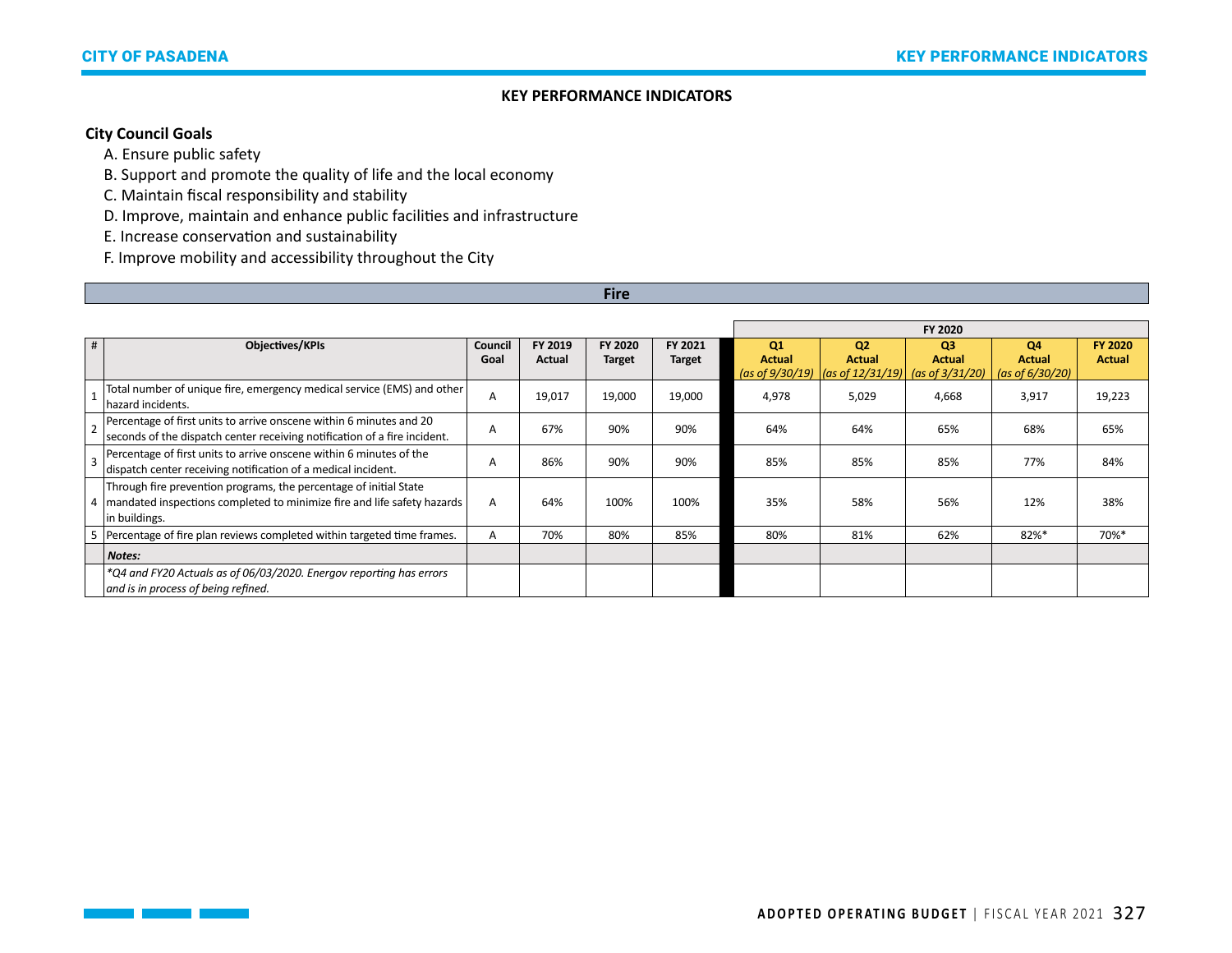# **City Council Goals**

A. Ensure public safety

B. Support and promote the quality of life and the local economy

C. Maintain fiscal responsibility and stability

D. Improve, maintain and enhance public facilities and infrastructure

E. Increase conservation and sustainability

F. Improve mobility and accessibility throughout the City

## **Housing**

|                |                                                                                                                         |                 |                          |                          |                          |                     |                                                           | FY 2020                         |                     |                                 |
|----------------|-------------------------------------------------------------------------------------------------------------------------|-----------------|--------------------------|--------------------------|--------------------------|---------------------|-----------------------------------------------------------|---------------------------------|---------------------|---------------------------------|
| #              | <b>Objectives/KPIs</b>                                                                                                  | Council<br>Goal | FY 2019<br><b>Actual</b> | FY 2020<br><b>Target</b> | FY 2021<br><b>Target</b> | Q1<br><b>Actual</b> | Q <sub>2</sub><br><b>Actual</b>                           | Q <sub>3</sub><br><b>Actual</b> | Q4<br><b>Actual</b> | <b>FY 2019</b><br><b>Actual</b> |
|                |                                                                                                                         |                 |                          |                          |                          |                     | (as of $9/30/19$ ) (as of $12/31/19$ ) (as of $3/31/20$ ) |                                 | (as of $6/30/20$ )  |                                 |
|                | Number of affordable units created or whose affordability has been<br>preserved or extended.                            | B               | 72                       | $169^{(1)}$              | 117                      | $\Omega$            | $\Omega$                                                  | 9                               | 150                 | 159                             |
|                | Number of very low income households receiving monthly rental<br>assistance with federal funds.                         | B               | 1,338                    | 1,338                    | 1,270                    | 1,208               | 1,270                                                     | 1,201                           | 1,280               | 1,280                           |
| Е              | Number of low or moderate income persons served with Community<br>Development Block Grant funded social services.       | B               | 171                      | 575                      | 250                      | 66                  | 39                                                        | 7                               | 27                  | 139                             |
| $\overline{a}$ | Funding for Public facilities and city infrastructure projects funded with<br>Community Development Block Grant funds.  | D               | \$600,000                | \$500,000                | \$500,000                | \$570,000           | \$374,933                                                 | \$0                             | \$0                 | 944,933                         |
|                | Number of homeless households* housed through city funded<br>programs.                                                  | <sub>B</sub>    | 46                       | 98                       | 98                       | 12                  | 17                                                        | 10                              | 28                  | 67                              |
|                | 6 Number of households* prevented from falling into homelessness.                                                       | B               | 35                       | 50                       | 50                       | 9                   | 14                                                        | 6                               | 3                   | 32                              |
|                | Homes of low to moderate income owners improved to enhance<br>livability, remove blight, and conserve water and energy. | A               | 19                       | $8^{(2)}$                | 14                       | 6                   | $\Omega$                                                  |                                 | з                   | 10                              |
| 8              | Number of job training program participants who secured permanent<br>jobs at sustainable wages.                         |                 | 19                       | 18                       | 16                       | 5                   | 8                                                         | $\overline{2}$                  | 6                   | 21                              |
|                | <b>Notes:</b>                                                                                                           |                 |                          |                          |                          |                     |                                                           |                                 |                     |                                 |
|                | *Households include both families and individuals, so it is not reflective                                              |                 |                          |                          |                          |                     |                                                           |                                 |                     |                                 |
|                | of the total number of people served.                                                                                   |                 |                          |                          |                          |                     |                                                           |                                 |                     |                                 |
|                | $^{(1)}$ FY20 Target decreased by 1 as Mohawk project is anticipated to be                                              |                 |                          |                          |                          |                     |                                                           |                                 |                     |                                 |
|                | completed under FY21.                                                                                                   |                 |                          |                          |                          |                     |                                                           |                                 |                     |                                 |
|                | $^{(2)}$ FY 20 Target decreased by 17 due to water conversation project on                                              |                 |                          |                          |                          |                     |                                                           |                                 |                     |                                 |
|                | hold.                                                                                                                   |                 |                          |                          |                          |                     |                                                           |                                 |                     |                                 |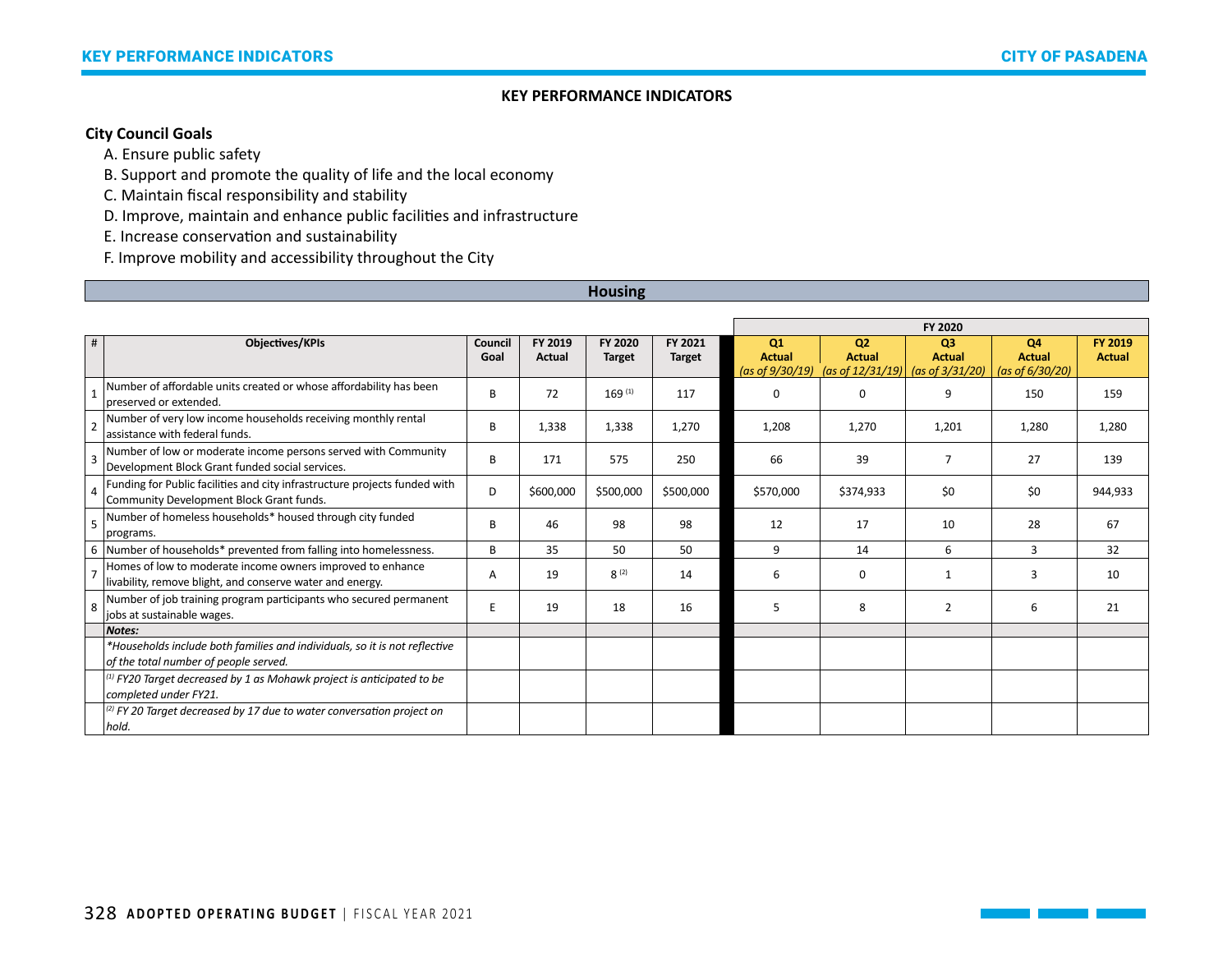# **City Council Goals**

 $\Box$ 

A. Ensure public safety

B. Support and promote the quality of life and the local economy

C. Maintain fiscal responsibility and stability

D. Improve, maintain and enhance public facilities and infrastructure

E. Increase conservation and sustainability

F. Improve mobility and accessibility throughout the City

#### **Human Resources**

|   |                                                                                                                                                                              |                 |                   |                          | FY 2020                  |                                           |                                                                    |                                                       |                                                 |                                     |  |
|---|------------------------------------------------------------------------------------------------------------------------------------------------------------------------------|-----------------|-------------------|--------------------------|--------------------------|-------------------------------------------|--------------------------------------------------------------------|-------------------------------------------------------|-------------------------------------------------|-------------------------------------|--|
| # | Objectives/KPIs                                                                                                                                                              | Council<br>Goal | FY 2019<br>Actual | FY 2020<br><b>Target</b> | FY 2021<br><b>Target</b> | Q1<br><b>Actual</b><br>(as of $9/30/19$ ) | Q <sub>2</sub><br><b>Actual</b><br>$\frac{1}{10}$ (as of 12/31/19) | Q <sub>3</sub><br><b>Actual</b><br>(as of $3/31/20$ ) | Q4<br><b>Actual</b><br>(as of $6/30/20$ )       | <b>FY 2020</b><br><b>Actual</b>     |  |
|   | Percentage of competitive recruitments for which the eligibility<br>list of applicants was referred to the hiring department within 90<br>calendar days of the posting date. |                 | 86%               | 80%                      | 80%                      | 77%                                       | 86%                                                                | 92%                                                   | 30% (due to<br>COVID delays by<br>hiring depts) | 75%                                 |  |
|   | Percentage of Pasadena-area residents hired into entry-level<br>positions.                                                                                                   | B               | 50%               | 60%                      | 60%                      | 26%                                       | 57%                                                                | 38%                                                   | 50%                                             | 46%                                 |  |
|   | Percentage of employees who successfully passed their<br>probationary period.                                                                                                |                 | 93%               | 95%                      | 95%                      | 96%                                       | 94%                                                                | 74%                                                   | 83%                                             | 95%                                 |  |
|   | Percentage of the total employee population that voluntarily<br>4 separates. (Excludes: temporary employees, retirements and<br>terminations/involuntary separations)        |                 | 5.36%             | 4.00%                    | 4.00%                    | 1.09%                                     | 1.25%                                                              | 1.20%                                                 | 0.66%                                           | 4.24%                               |  |
|   | Percentage of medical only W/C claims as a proportion of total<br>claims.                                                                                                    |                 | 51.0%             | 56.0%                    | 56.0%                    | 41.1%                                     | 42.0%                                                              | 42.0%                                                 | 28.0%                                           | 43.2%                               |  |
|   | 6 Number of injuries filed per 100 FTE employees.                                                                                                                            | C               | 11.67             | 12.00                    | 12.50                    | 3.58                                      | 4.46                                                               | 2.79                                                  | 2.37                                            | 13.2                                |  |
|   | Total claims closed and opened (Closing Ratio) - Ensures more<br>claims are being closed than opened/reopened                                                                |                 | 113%              | 110%                     | 115%                     | 114%<br>(84 Closed,<br>74 Opened)         | 144%<br>(78 Closed,<br>54 Opened)                                  | 156%<br>(94 Closed,<br>60 Opened)                     | 142%<br>(70 Closed,<br>49 Opened)               | 137%<br>(326 Closed,<br>237 Opened) |  |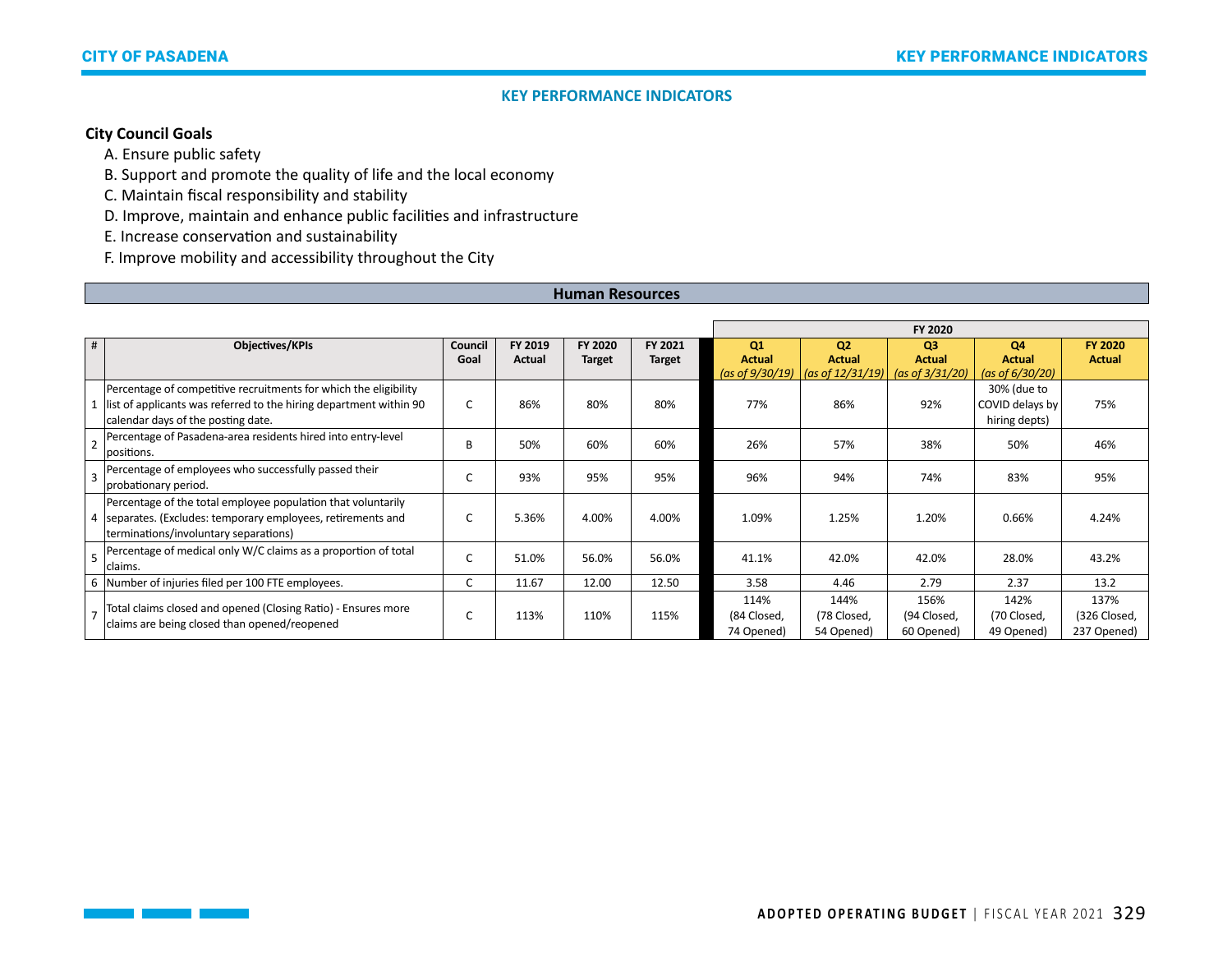# **City Council Goals**

A. Ensure public safety

B. Support and promote the quality of life and the local economy

C. Maintain fiscal responsibility and stability

D. Improve, maintain and enhance public facilities and infrastructure

E. Increase conservation and sustainability

F. Improve mobility and accessibility throughout the City

## **Information Technology**

|                         |                                                                                                                                                                                   |                 |                   |                          |                          |                     |                                                                                                                                  | FY 2020                         |                                           |                                 |
|-------------------------|-----------------------------------------------------------------------------------------------------------------------------------------------------------------------------------|-----------------|-------------------|--------------------------|--------------------------|---------------------|----------------------------------------------------------------------------------------------------------------------------------|---------------------------------|-------------------------------------------|---------------------------------|
| #                       | Objectives/KPIs                                                                                                                                                                   | Council<br>Goal | FY 2019<br>Actual | FY 2020<br><b>Target</b> | FY 2021<br><b>Target</b> | Q1<br><b>Actual</b> | Q <sub>2</sub><br><b>Actual</b><br>$\int \frac{1}{2}$ (as of 9/30/19) $\int \frac{1}{2}$ (as of 12/31/19) $\int$ (as of 3/31/20) | Q <sub>3</sub><br><b>Actual</b> | Q4<br><b>Actual</b><br>(as of $6/30/20$ ) | <b>FY 2020</b><br><b>Actual</b> |
|                         | Percent of incidents and service requests completed:                                                                                                                              |                 |                   |                          |                          |                     |                                                                                                                                  |                                 |                                           |                                 |
|                         | 1.a Within 1 day                                                                                                                                                                  |                 | 65%               | 45%                      | 40%                      | 64%                 | 33%                                                                                                                              | 33%                             | 27%                                       | 37%                             |
|                         | 1.b Within 3 days                                                                                                                                                                 |                 | 75%               | 65%                      | 45%                      | 73%                 | 38%                                                                                                                              | 39%                             | 32%                                       | 43%                             |
|                         | 1.c   Within 1 week                                                                                                                                                               |                 | 86%               | 85%                      | 75%                      | 84%                 | 63%                                                                                                                              | 67%                             | 39%                                       | 61%                             |
|                         | 1.d Within 30 days                                                                                                                                                                |                 | 96%               | 95%                      | 95%                      | 97%                 | 87%                                                                                                                              | 92%                             | 98%                                       | 94%                             |
|                         | 1.e More than 30 days                                                                                                                                                             |                 | 4%                | 5%                       | 5%                       | 3%                  | 13%                                                                                                                              | 8%                              | 2%                                        | 6%                              |
| $\mathcal{P}$           | Internal Customer Satisfaction Score for technology services and<br>support                                                                                                       |                 | 99.35%            | 100.00%                  | 100.00%                  | 98.22%              | 97.40%                                                                                                                           | 95.40%                          | 95.60%                                    | 96.50%                          |
| $\overline{\mathbf{a}}$ | Network Availability including Commercial Providers and DoIT<br>Managed Networks combined.                                                                                        |                 | 99.91%            | 99.99%                   | 99.99%                   | 99.96%              | 99.80%                                                                                                                           | 99.96%                          | 99.84%                                    | 99.89%                          |
|                         | Notes:                                                                                                                                                                            |                 |                   |                          |                          |                     |                                                                                                                                  |                                 |                                           |                                 |
|                         | Our Service Desk management system was replaced in Q2 of FY20,<br>and service definitions and metrics are being re-baselined based on<br>improvements made within the new system. |                 |                   |                          |                          |                     |                                                                                                                                  |                                 |                                           |                                 |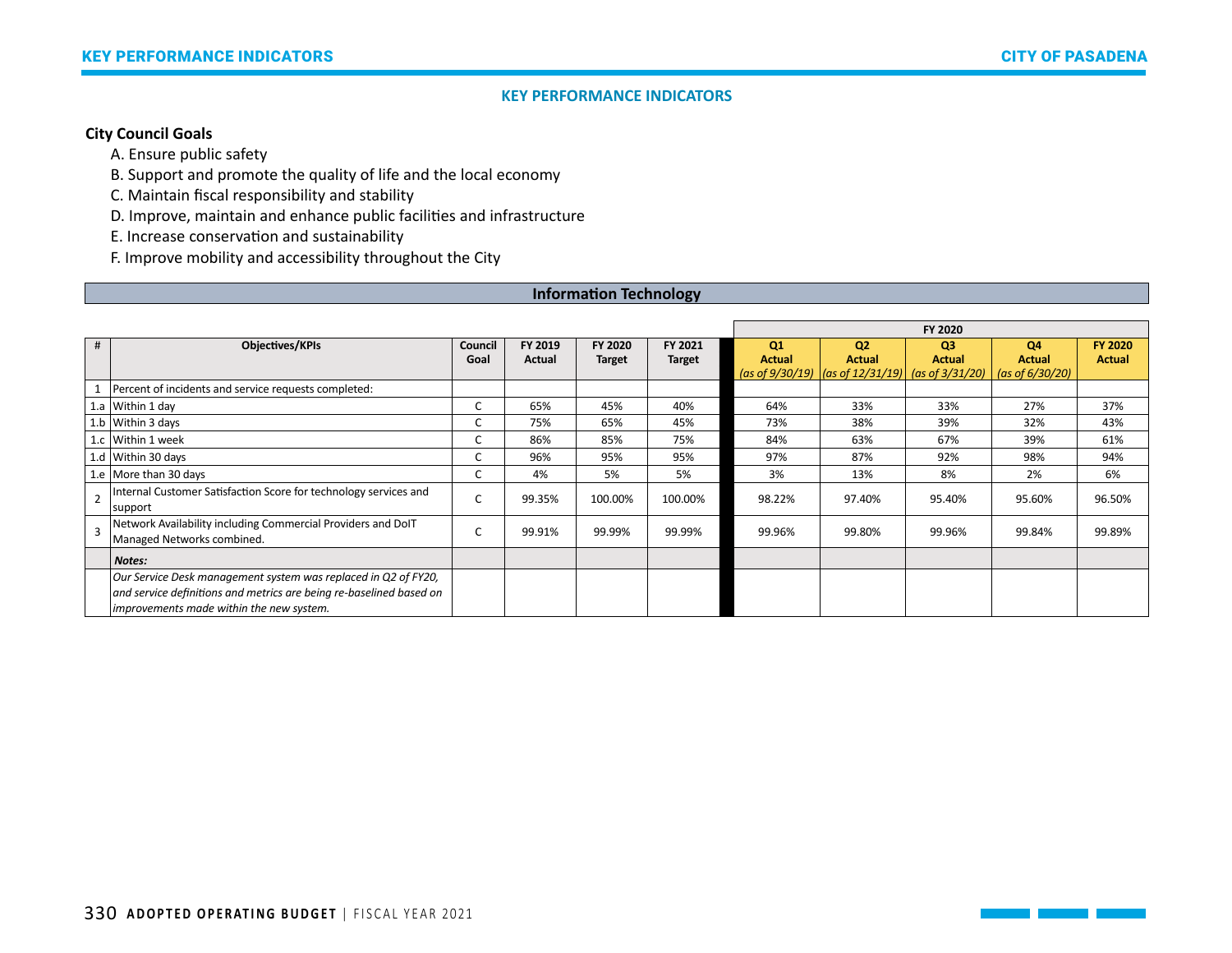# **City Council Goals**

T,

A. Ensure public safety

B. Support and promote the quality of life and the local economy

C. Maintain fiscal responsibility and stability

D. Improve, maintain and enhance public facilities and infrastructure

E. Increase conservation and sustainability

F. Improve mobility and accessibility throughout the City

## **Library and Information Services**

|          |                                                                                                                                                                        |                 |                          |                          |                          | FY 2020             |                                                                                                              |                     |                                           |                                 |
|----------|------------------------------------------------------------------------------------------------------------------------------------------------------------------------|-----------------|--------------------------|--------------------------|--------------------------|---------------------|--------------------------------------------------------------------------------------------------------------|---------------------|-------------------------------------------|---------------------------------|
| $\sharp$ | <b>Objectives/KPIs</b>                                                                                                                                                 | Council<br>Goal | FY 2019<br><b>Actual</b> | FY 2020<br><b>Target</b> | FY 2021<br><b>Target</b> | Q1<br><b>Actual</b> | Q <sub>2</sub><br><b>Actual</b><br>(as of $9/30/19$ ) $\vert$ (as of $12/31/19$ ) $\vert$ (as of $3/31/20$ ) | Q3<br><b>Actual</b> | Q4<br><b>Actual</b><br>(as of $6/30/20$ ) | <b>FY 2020</b><br><b>Actual</b> |
|          | Provide services and resources necessary for a literate and well-<br>informed community at the neighborhood level.                                                     |                 |                          |                          |                          |                     |                                                                                                              |                     |                                           |                                 |
| 1        | Number of people visiting Pasadena's libraries*                                                                                                                        | B               | 791,770                  | 1,050,000                | 198,000 <sup>(2)</sup>   | 243,136             | 191,464                                                                                                      | 182,208             | $\Omega$                                  | 616,808                         |
| 2        | Total program attendance at Pasadena's libraries                                                                                                                       | B               | 68,845                   | 68,700                   | $10,400^{(3)}$           | 12,478              | 22,269                                                                                                       | 10,224              | 2,663                                     | 47,634                          |
|          | Attendance at programs for children 0-5 at Pasadena's libraries<br>2.a (early literacy sessions, STEAM activities for early learners, baby<br>playtime programs, etc.) | B               | 22,009                   | 21,200                   | 4,800 $(3)$              | 5,242               | 5,191                                                                                                        | 4,008               | 1,259                                     | 15,700                          |
|          | Attendance at programs for school age children 6-12 at Pasadena's<br>2.b libraries (after-school homework help, bilingual story times, writing<br>workshops, etc.)     | B               | 23,199                   | 24,000                   | $N/A$ <sup>(1)</sup>     | 3,447               | 3,109                                                                                                        | 2,763               | 439                                       | 9,758                           |
| 2.c      | Attendance at programs for teens at Pasadena's libraries (after-<br>school homework help, maker programs, college prep, etc.)                                          | B               | 3,494                    | 5,700                    | $N/A$ <sup>(1)</sup>     | 486                 | 1,796                                                                                                        | 286                 | 504                                       | 3,072                           |
|          | Attendance at programs for adults at Pasadena's libraries (book<br>2.d clubs, health and wellness programs, business/finance/career<br>classes, etc.)                  | B               | 20,143                   | 17.800                   | $N/A$ <sup>(1)</sup>     | 3,303               | 12,173                                                                                                       | 3,167               | 461                                       | 19,104                          |
| 3        | Number of library cards registered to people who live or work in<br>Pasadena                                                                                           | B               | 173,776                  | 167,600                  | 175,000                  | 173,393             | 171,784                                                                                                      | 172,109             | 172,746                                   | 172,746                         |
| 4        | Number of user sessions on the Library's public computers                                                                                                              | B               | 121,705                  | 113,100                  | $30,400^{(2)}$           | 30,137              | 27,042                                                                                                       | 23,449              | $\Omega$                                  | 80,628                          |
| 5        | Total number of items circulated at Pasadena's libraries                                                                                                               | B               | 1,295,810                | 1,149,750                | 236,000 (3)              | 337,540             | 314,670                                                                                                      | 284,572             | 59,337                                    | 996,119                         |
|          | 5.a Print materials circulated at Pasadena's libraries                                                                                                                 | B               | 1,117,956                | 948,350                  | 72,000 (3)               | 307,497             | 286,751                                                                                                      | 253,371             | 18,151                                    | 865,770                         |
| 5.b      | Electronic media (eBooks, streaming music and video, etc.)<br>circulated at Pasadena's libraries                                                                       | B               | 106,817                  | 115,500                  | 164,000 (3)              | 30,043              | 27,919                                                                                                       | 31,201              | 41,186                                    | 130,349                         |
| 6        | Research database sessions conducted on the Library's website                                                                                                          | B               | 51,722                   | 85,900                   | $31,200$ <sup>(3)</sup>  | 15,275              | 10,825                                                                                                       | 11,455              | 7,879                                     | 45,434                          |
|          | Notes:                                                                                                                                                                 |                 |                          |                          |                          |                     |                                                                                                              |                     |                                           |                                 |
|          | *Introduced new digital counting software FY 2020.                                                                                                                     |                 |                          |                          |                          |                     |                                                                                                              |                     |                                           |                                 |
|          | $(1)$ These KPIs will be discontinued.                                                                                                                                 |                 |                          |                          |                          |                     |                                                                                                              |                     |                                           |                                 |
|          | $^{(2)}$ Projections are based on 25% capacity for libraries when buildings<br>re-open.                                                                                |                 |                          |                          |                          |                     |                                                                                                              |                     |                                           |                                 |
|          | $^{(3)}$ Projections are based on FY20 Q4 measures during the<br>pandemic.                                                                                             |                 |                          |                          |                          |                     |                                                                                                              |                     |                                           |                                 |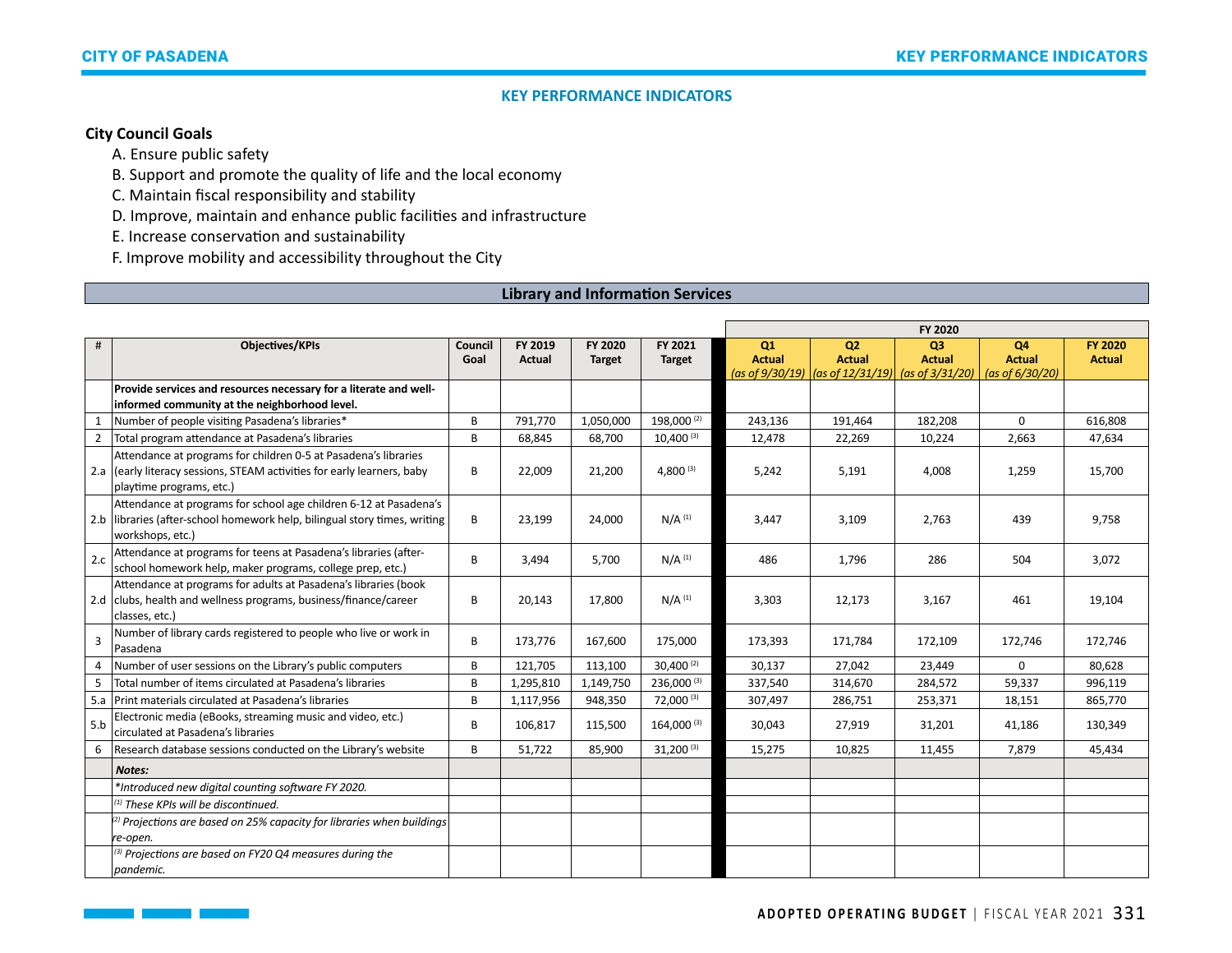# **City Council Goals**

A. Ensure public safety

B. Support and promote the quality of life and the local economy

C. Maintain fiscal responsibility and stability

D. Improve, maintain and enhance public facilities and infrastructure

E. Increase conservation and sustainability

F. Improve mobility and accessibility throughout the City

## **Parks, Recreation and Community Services**

|                |                                                                                                                                                                                                                        |                 |                   |                          |                          |                     |                                                                                                            | FY 2020                         |                                        |                                 |
|----------------|------------------------------------------------------------------------------------------------------------------------------------------------------------------------------------------------------------------------|-----------------|-------------------|--------------------------|--------------------------|---------------------|------------------------------------------------------------------------------------------------------------|---------------------------------|----------------------------------------|---------------------------------|
| #              | <b>Objectives/KPIs</b>                                                                                                                                                                                                 | Council<br>Goal | FY 2019<br>Actual | FY 2020<br><b>Target</b> | FY 2021<br><b>Target</b> | Q1<br><b>Actual</b> | Q <sub>2</sub><br><b>Actual</b><br>$\int \frac{1}{19}$ (as of 9/30/19) $\int \frac{1}{25}$ (as of 3/31/20) | Q <sub>3</sub><br><b>Actual</b> | Q4<br><b>Actual</b><br>(as of 6/30/20) | <b>FY 2020</b><br><b>Actual</b> |
| 1              | Customer satisfaction rating of recreation programming - "above<br>average" or higher                                                                                                                                  | B               | <b>New</b>        | 90%                      | 90%                      | 89%                 | 86%                                                                                                        | 84%                             | N/A                                    | 86%                             |
| $\overline{2}$ | Customer satisfaction rating of human services programs - "above<br>average" or higher                                                                                                                                 | B               | <b>New</b>        | 90%                      | 90%                      | 90%                 | 95%                                                                                                        | 95%                             | N/A                                    | 93%                             |
| 3              | Number of youth (age $14 - 24$ ) employed and trained for<br>workforce readiness through Summer Rose and Ambassador<br>programs                                                                                        | В               | <b>New</b>        | 200                      | 200                      | 193                 | N/A                                                                                                        | N/A                             | N/A                                    | 193                             |
|                | Number of annual City-wide special events which promote a sense<br>of community (e.g. Black History Parade & Festival, Community<br>Health Fairs, Egg Bowl, Fall Festival, and Latino Heritage Parade and<br>Festival) | B               | <b>New</b>        | 30                       | 30                       | 12                  | 8                                                                                                          | 6                               | N/A                                    | 26                              |
|                | Number of registrants in City recreation programs                                                                                                                                                                      |                 |                   |                          |                          |                     |                                                                                                            |                                 |                                        |                                 |
| 5.a            | Residents                                                                                                                                                                                                              | B               | <b>New</b>        | 15,600                   | 15,600                   | 5,210               | 2,077                                                                                                      | 1,242                           | N/A                                    | 8,529                           |
|                | 5.b   Non-Residents                                                                                                                                                                                                    | B               | New               | 3,900                    | 3,900                    | 838                 | 260                                                                                                        | 375                             | N/A                                    | 1,473                           |
| 6              | Number of persons served by Human Services programs (e.g.<br>assistance with small claims and unlawful detainers forms,<br>landlord/tenant issues, restraining orders, immigration process and<br>tax assistance)      | B               | <b>New</b>        | 8,000                    | 8,000                    | 1,048               | 1,364                                                                                                      | 1,348                           | 822(1)                                 | 3,760                           |
| $\overline{7}$ | Overall cost recovery rate for recreation services (expenses<br>incurred vs. revenue generated) Note: KPI is cumulative                                                                                                | C               | 33%               | 25%                      | 25%                      | 28%                 | 30%                                                                                                        | 30%                             | $-12\%$ <sup>(2)</sup>                 | 21%                             |
|                | Notes:                                                                                                                                                                                                                 |                 |                   |                          |                          |                     |                                                                                                            |                                 |                                        |                                 |
|                | *Q3 indicators low due to COVID-19 Safer at Home Order issued<br>March 19, 2020. All public gatherings including special events,<br>recreation programming and community service activities were<br>cancelled.         |                 |                   |                          |                          |                     |                                                                                                            |                                 |                                        |                                 |
|                | ** Q4 Programming cancelled due to COVID-19.                                                                                                                                                                           |                 |                   |                          |                          |                     |                                                                                                            |                                 |                                        |                                 |
|                | $^{(1)}$ Person served by Community Services programs done remotely.                                                                                                                                                   |                 |                   |                          |                          |                     |                                                                                                            |                                 |                                        |                                 |
|                | $^{(2)}$ Reflects participant refunds due to program cancellations.                                                                                                                                                    |                 |                   |                          |                          |                     |                                                                                                            |                                 |                                        |                                 |

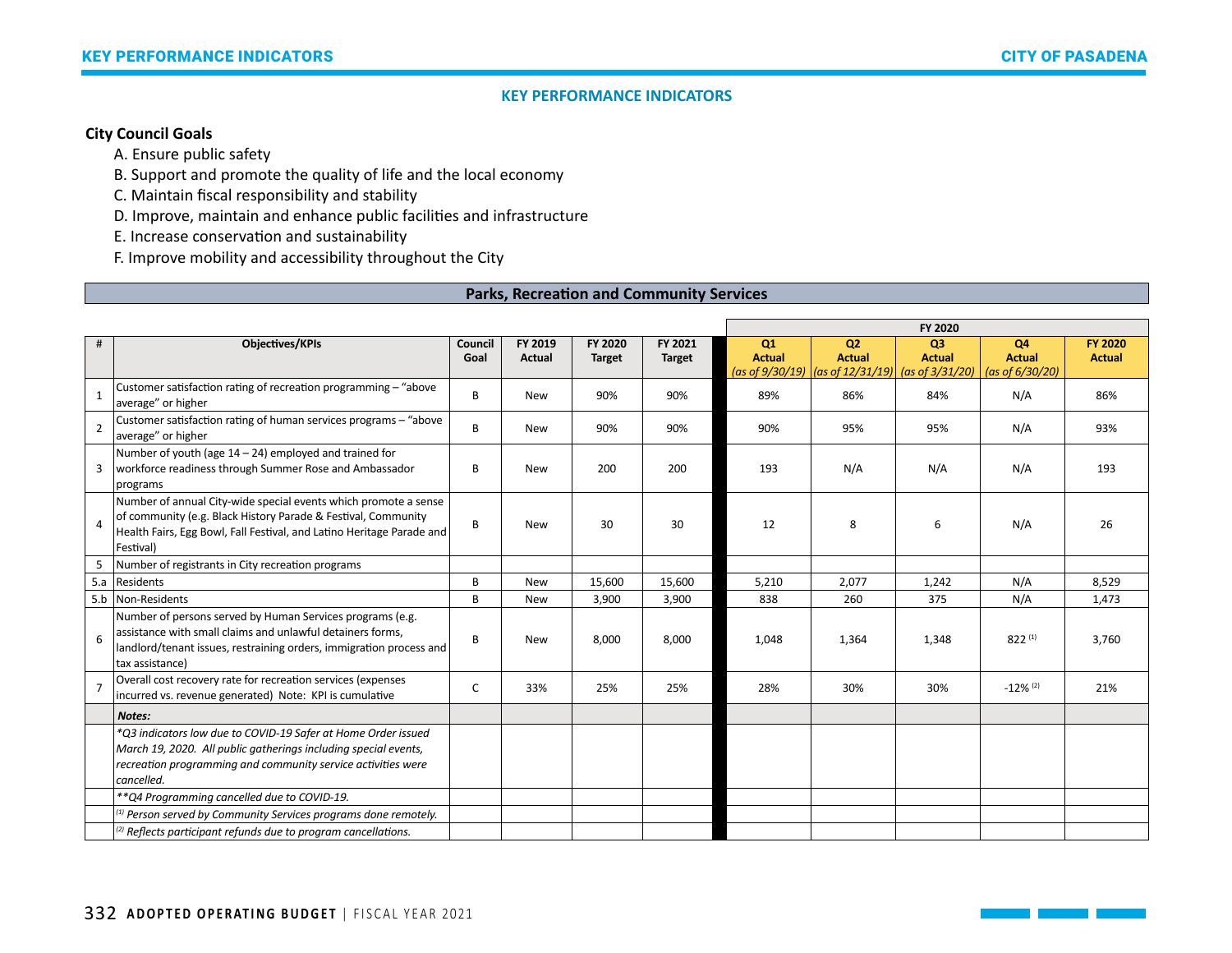# **City Council Goals**

T,

A. Ensure public safety

B. Support and promote the quality of life and the local economy

C. Maintain fiscal responsibility and stability

D. Improve, maintain and enhance public facilities and infrastructure

E. Increase conservation and sustainability

F. Improve mobility and accessibility throughout the City

## **Planning and Community Development**

|   |                                                                                                                                                            |                 |                   |                          |                          |                     |                                                                                                          | FY 2020                         |                                           |                                 |
|---|------------------------------------------------------------------------------------------------------------------------------------------------------------|-----------------|-------------------|--------------------------|--------------------------|---------------------|----------------------------------------------------------------------------------------------------------|---------------------------------|-------------------------------------------|---------------------------------|
| # | Objectives/KPIs                                                                                                                                            | Council<br>Goal | FY 2019<br>Actual | FY 2020<br><b>Target</b> | FY 2021<br><b>Target</b> | Q1<br><b>Actual</b> | Q <sub>2</sub><br><b>Actual</b><br>$\int \frac{1}{9}$ (as of 9/30/19) $\int \frac{1}{2}$ (as of 3/31/20) | Q <sub>3</sub><br><b>Actual</b> | Q4<br><b>Actual</b><br>(as of $6/30/20$ ) | <b>FY 2020</b><br><b>Actual</b> |
|   | Percentage of permits issued over the counter or through an<br>express window at the Permit Center to increase efficiency and<br>improve customer service. | B               | 35%               | 30%                      | 85% (1)                  | 35%                 | 25%                                                                                                      | 78% (1)                         | $36\%$ <sup>(1)</sup>                     | 44%                             |
|   | Number of days to complete initial review of large projects.                                                                                               | B               | 24                | 21                       | 21                       | 19                  | 29                                                                                                       | 25                              | 37                                        | 28                              |
|   | Number of days to complete inspection after receiving inspection<br>request.                                                                               | B               | <b>New</b>        | 1.00                     | 1.00                     | 3.02                | 2.26                                                                                                     | 1.10                            | 1.10                                      | 2.00                            |
|   | Number of days to review planning cases and environmental<br>review applications for completeness.                                                         | B               | 32                | 30                       | 30                       | 31                  | 26                                                                                                       | 30                              | 24                                        | 24                              |
|   | Number of film permits issued in a year.                                                                                                                   | B               | 472               | 400                      | 425                      | 105                 | 115                                                                                                      | 67                              | $\Omega$                                  | 287                             |
| 6 | Number of multi-family housing units inspected.                                                                                                            | Α               | 3,396             | 5,000                    | 5,000                    | 1,839               | 316                                                                                                      | 898                             | $\Omega$                                  | 3,053                           |
|   | Number of days for initial inspection of property maintenance<br>complaint.                                                                                | Α               | 2.7               | 3.0                      | 3.0                      | 3.0                 | 2.3                                                                                                      | 3.0                             | 3.0                                       | 3.0                             |
|   | Notes:                                                                                                                                                     |                 |                   |                          |                          |                     |                                                                                                          |                                 |                                           |                                 |
|   | <sup>(1)</sup> Target and actuals updated to report on all permit types. Prior<br>targets and actuals only reported building permit activity.              |                 |                   |                          |                          |                     |                                                                                                          |                                 |                                           |                                 |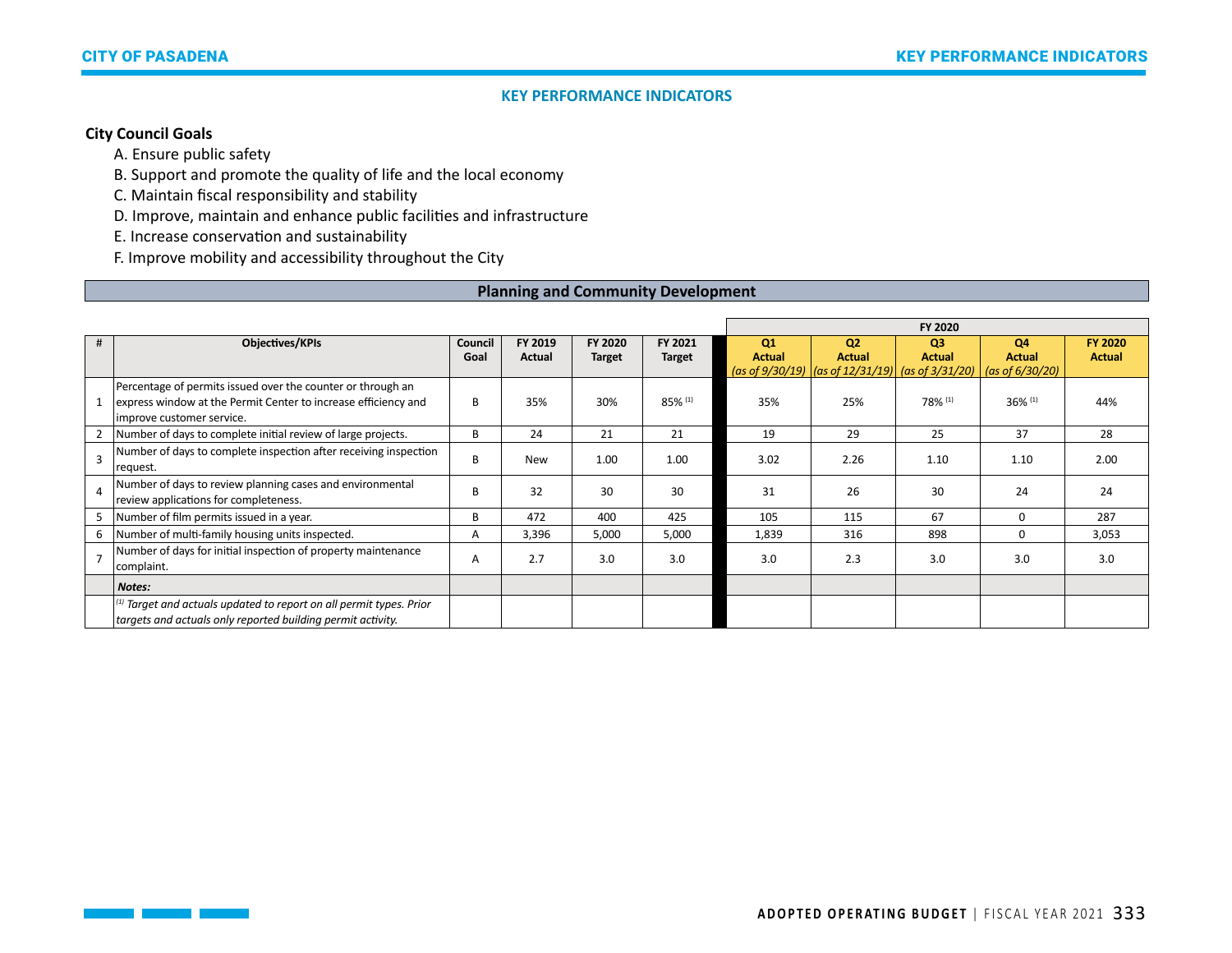## **City Council Goals**

A. Ensure public safety

B. Support and promote the quality of life and the local economy

C. Maintain fiscal responsibility and stability

D. Improve, maintain and enhance public facilities and infrastructure

E. Increase conservation and sustainability

F. Improve mobility and accessibility throughout the City

## **Police**

|                |                                                                                                                                                        |         |         |               |                |               |                                                            | FY 2020        |                    |                |
|----------------|--------------------------------------------------------------------------------------------------------------------------------------------------------|---------|---------|---------------|----------------|---------------|------------------------------------------------------------|----------------|--------------------|----------------|
| $\#$           | <b>Objectives/KPIs</b>                                                                                                                                 | Council | FY 2019 | FY 2020       | FY 2021        | Q1            | O <sub>2</sub>                                             | Q <sub>3</sub> | Q4                 | <b>FY 2020</b> |
|                |                                                                                                                                                        | Goal    | Actual  | <b>Target</b> | <b>Target</b>  | <b>Actual</b> | <b>Actual</b>                                              | <b>Actual</b>  | <b>Actual</b>      | <b>Actual</b>  |
|                |                                                                                                                                                        |         |         |               |                |               | (as of $9/30/19$ ) $ (as of 12/31/19) $ (as of $3/31/20$ ) |                | (as of $6/30/20$ ) |                |
|                | Three percent decrease in Part 1 Uniform Crime Reporting (UCR) count                                                                                   |         |         |               |                |               |                                                            |                |                    |                |
|                | from calendar year 2018 to improve safety for all people who live, work                                                                                |         |         |               |                |               |                                                            |                |                    |                |
|                | 1 and visit Pasadena. $(1)$                                                                                                                            | A       | 3449    | 3394          | 3292           | 853           | 962                                                        | $928^{(3)}$    | 900                | 2,715          |
|                | Calendar Year 2018 UCR count was 3,498.                                                                                                                |         |         |               |                |               |                                                            |                |                    |                |
|                | FY 2021 Target 3% less than FY 2020 Target.                                                                                                            |         |         |               |                |               |                                                            |                |                    |                |
|                | Strive to augment department's effort of high quality, cost effective safety                                                                           |         |         |               |                |               |                                                            |                |                    |                |
| $\overline{2}$ | and crime prevention service delivery to the Community by utilizing its<br>citizen volunteer corps to provide 2,500 hours of volunteer services to the | A       | 10000   | 10000         | 10000          | 2285          | 2500                                                       | 1555           | $\Omega$           | 6,340          |
|                | organization each quarter.                                                                                                                             |         |         |               |                |               |                                                            |                |                    |                |
|                | PPD values its youth and as such will strive to ensure strong participation in                                                                         |         |         |               |                |               |                                                            |                |                    |                |
| $\overline{3}$ | its youth violence prevention programs. (2)                                                                                                            |         |         |               |                |               |                                                            |                |                    |                |
|                | $3.a$ PAL                                                                                                                                              | А       | 500     | 300           | 110            | 80            | 65                                                         | 75             | $\Omega$           | 220            |
|                | 3.b Summer Youth                                                                                                                                       | A       | 500     | 25            | 25             | 25            | $\mathbf 0$                                                | $\Omega$       | $\Omega$           | 25             |
|                | 3.c Jr. Public Safety Academy                                                                                                                          | A       | 500     | 30            | 25             | 25            | $\Omega$                                                   | $\Omega$       | $\Omega$           | 25             |
|                | 3.d All others                                                                                                                                         | A       | 1,000   | 1,000         | 2,000          | 40            | 1,200                                                      | $\Omega$       | $\Omega$           | 1,240          |
|                | Conduct quarterly programs to include increased homeless outreach and                                                                                  | Α       | 4       | 4             | $\overline{4}$ | 3             | 6                                                          | $\overline{4}$ | 3                  | 16             |
|                | encampment clean-ups to assist in reducing the homeless population                                                                                     |         |         |               |                |               |                                                            |                |                    |                |
|                | Increase the quality of community life in Pasadena neighborhoods by                                                                                    |         |         |               |                |               |                                                            |                |                    |                |
|                | reducing the top-ten citizen initiated calls for service from calendar year                                                                            |         |         |               |                |               |                                                            |                |                    |                |
|                | 5 2018 by 5 percent.                                                                                                                                   | A       | 31,609  | 30,363        | 28,845         | 8,130         | 7,700                                                      | 7,335          | 7,919              | 31,084         |
|                | Calls for service were 31,961 for CY 2018.                                                                                                             |         |         |               |                |               |                                                            |                |                    |                |
|                | FY 2021 Target 5% less than FY 2020 Target.                                                                                                            |         |         |               |                |               |                                                            |                |                    |                |
|                | Refer previously incarcerated community members through the City                                                                                       |         |         |               |                |               |                                                            |                |                    |                |
| 6              | Prosecutor's office and the Los Angeles Superior Court through Case                                                                                    | A       | 20      | 20            | 20             | 3             | $\overline{2}$                                             | $\mathbf{1}$   | $\Omega$           |                |
|                | Management and systems navigation to successfully divert convictions on                                                                                |         |         |               |                |               |                                                            |                |                    |                |
|                | Misdemeanor Criminal Cases.                                                                                                                            |         |         |               |                |               |                                                            |                |                    |                |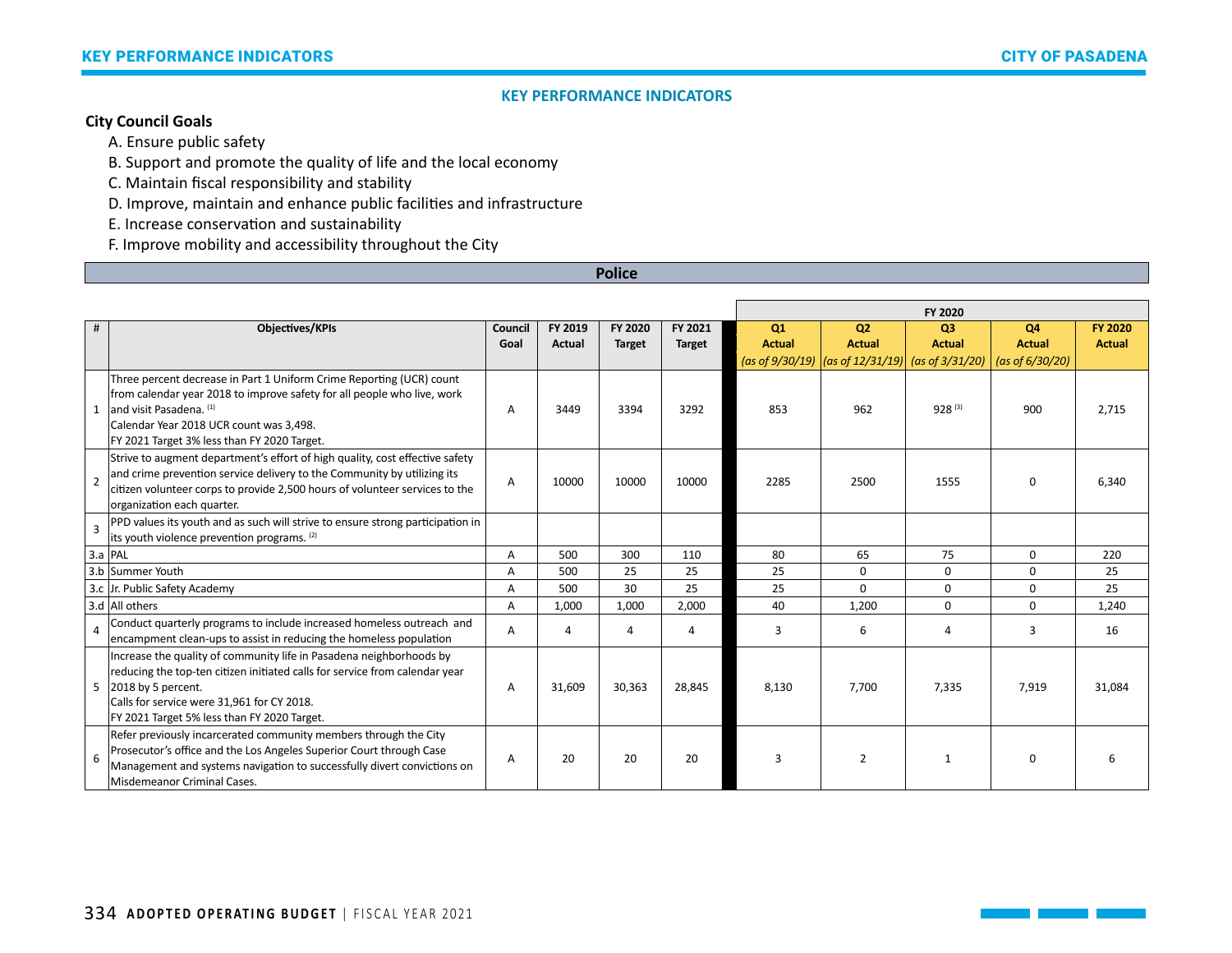## **City Council Goals**

T.

A. Ensure public safety

B. Support and promote the quality of life and the local economy

C. Maintain fiscal responsibility and stability

D. Improve, maintain and enhance public facilities and infrastructure

E. Increase conservation and sustainability

F. Improve mobility and accessibility throughout the City

## **Police (Continued)**

|   |                                                                                         |         |         |               |               |                |                | FY 2020        |                                                                                                            |                |
|---|-----------------------------------------------------------------------------------------|---------|---------|---------------|---------------|----------------|----------------|----------------|------------------------------------------------------------------------------------------------------------|----------------|
| # | Objectives/KPIs                                                                         | Council | FY 2019 | FY 2020       | FY 2021       | Q <sub>1</sub> | Q <sub>2</sub> | O <sub>3</sub> | <b>Q4</b>                                                                                                  | <b>FY 2020</b> |
|   |                                                                                         | Goal    | Actual  | <b>Target</b> | <b>Target</b> | <b>Actual</b>  | <b>Actual</b>  | <b>Actual</b>  | <b>Actual</b>                                                                                              | <b>Actual</b>  |
|   |                                                                                         |         |         |               |               |                |                |                | $\frac{1}{1}$ (as of 9/30/19) $\frac{1}{1}$ (as of 12/31/19) (as of 3/31/20) $\frac{1}{1}$ (as of 6/30/20) |                |
|   | Notes:                                                                                  |         |         |               |               |                |                |                |                                                                                                            |                |
|   | $^{(1)}$ It generally takes 3 months after the quarter has ended to determine the       |         |         |               |               |                |                |                |                                                                                                            |                |
|   | UCR.                                                                                    |         |         |               |               |                |                |                |                                                                                                            |                |
|   | <sup>(2)</sup> Breakout of programs new in FY 2020. "All others" refers to: Kids Safety |         |         |               |               |                |                |                |                                                                                                            |                |
|   | Academy and Police Explorer Post.                                                       |         |         |               |               |                |                |                |                                                                                                            |                |
|   | $^{(3)}$ Q3 UCR count was incorrect at 950 and revised to 928.                          |         |         |               |               |                |                |                |                                                                                                            |                |
|   | *Due to COVID-19 many activities could not be completed (regarding Q3,                  |         |         |               |               |                |                |                |                                                                                                            |                |
|   | $\overline{Q4}$ , and FY 2020 Actuals).                                                 |         |         |               |               |                |                |                |                                                                                                            |                |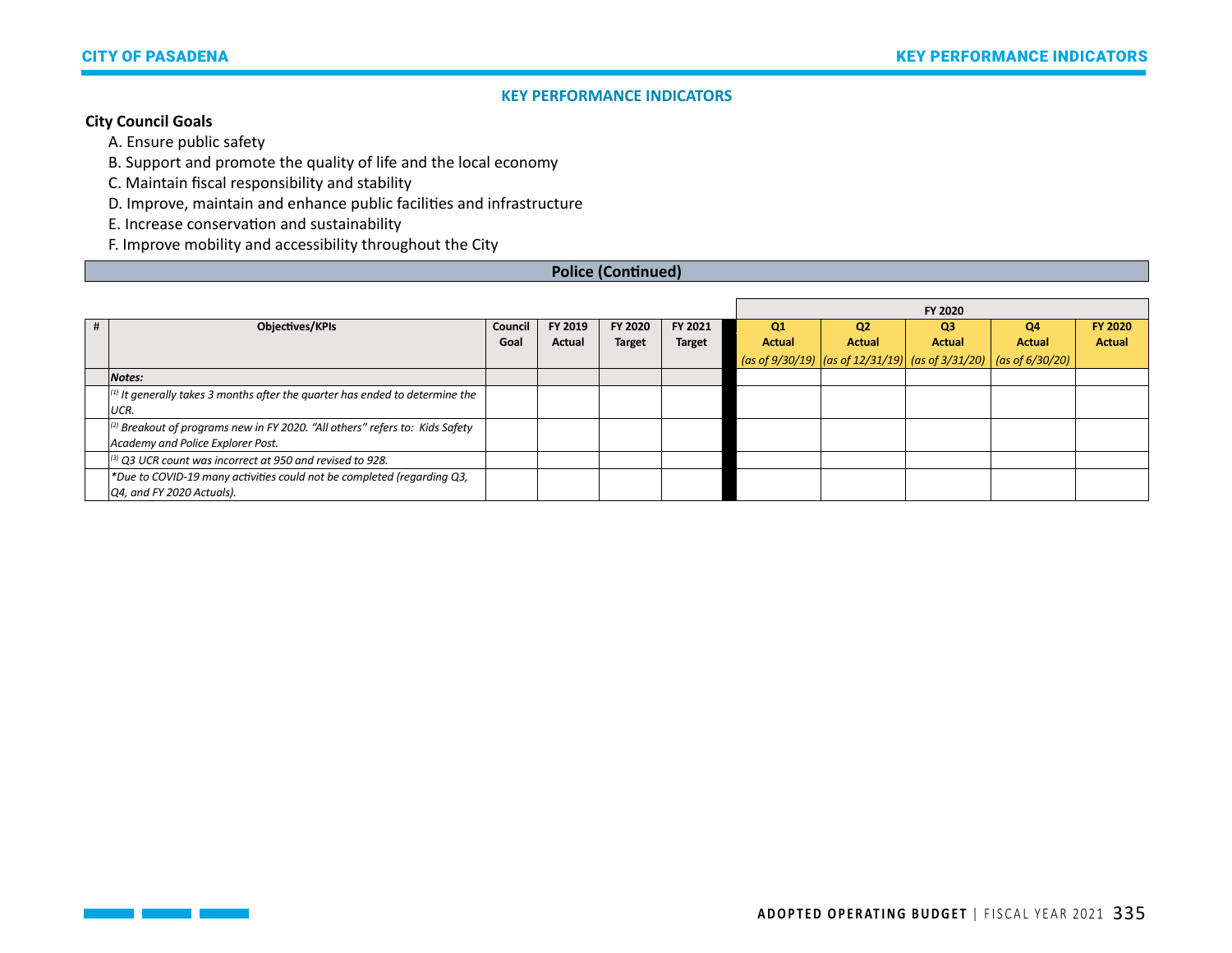# **City Council Goals**

A. Ensure public safety

B. Support and promote the quality of life and the local economy

C. Maintain fiscal responsibility and stability

D. Improve, maintain and enhance public facilities and infrastructure

E. Increase conservation and sustainability

F. Improve mobility and accessibility throughout the City

## **Public Health**

|   |                                                                                                                                                                                                                                 |                 |                   |                          |                          |                                           |                                                                     | FY 2020                                            |                                                  |                                 |
|---|---------------------------------------------------------------------------------------------------------------------------------------------------------------------------------------------------------------------------------|-----------------|-------------------|--------------------------|--------------------------|-------------------------------------------|---------------------------------------------------------------------|----------------------------------------------------|--------------------------------------------------|---------------------------------|
| # | <b>Objectives/KPIs</b>                                                                                                                                                                                                          | Council<br>Goal | FY 2019<br>Actual | FY 2020<br><b>Target</b> | FY 2021<br><b>Target</b> | Q1<br><b>Actual</b><br>(as of $9/30/19$ ) | O <sub>2</sub><br><b>Actual</b><br>$\vert$ (as of 12/31/19) $\vert$ | Q <sub>3</sub><br><b>Actual</b><br>(as of 3/31/20) | <b>Q4</b><br><b>Actual</b><br>(as of $6/30/20$ ) | <b>FY 2020</b><br><b>Actual</b> |
|   | Percent of routine food facility inspections completed in<br>compliance with the Department inspection frequency policy to<br>promote food safety practices needed to safeguard the public<br>health.                           | A               | 36.0%             | 100.0%                   | 100.0%                   | 79.9%                                     | 85.0%                                                               | 62.5%                                              | 7.0%                                             | 59.0%                           |
|   | Percent of staff who confirm receipt of emergency notifications<br>within one hour which indicates staff ability to mobilize in<br>response to a public health emergency.                                                       | A               | 83.3%             | 95.0%                    | 95.0%                    | 95.3%                                     | 88.4%                                                               | 86.4%                                              | 78.5%                                            | 86.9%                           |
|   | Percent of (WIC Enrolled) infants who breastfeed exclusively at<br>six months, which serves as an important indicator of decreased<br>childhood obesity rates, cognitive development, and positive<br>maternal health outcomes. | B               | 22.4%             | 22.0%                    | 22.0%                    | 24.1%                                     | 18.4%                                                               | 17.0%                                              | 19.8%                                            | 19.8%                           |
|   | Percent of individuals experiencing homelessness in the Pasadena<br>4   community who are receiving services by the Pasadena Outreach<br>Response Team (PORT) (Based on 2019 Homeless Count of 452)                             | B.              | 11.5%             | 10.0%                    | 18.0%                    | 8.9%                                      | 14.9%                                                               | 11.9%                                              | 13.1%                                            | 12.2%                           |
|   | Percent of birth certificates registered with the State of California<br>within 10 days of life event.                                                                                                                          | C               | 99.5%             | 99.0%                    | 99.0%                    | 99.8%                                     | 99.2%                                                               | 99.4%                                              | 99.6%                                            | 99.5%                           |
|   | Utilization rate of available grant funding to support departmental<br>operations.                                                                                                                                              | C               | 70.3%             | 85.0%                    | 85.0%                    | 86.7%                                     | 76.2%                                                               | 103.6%                                             | 94.5%                                            | 82.0%                           |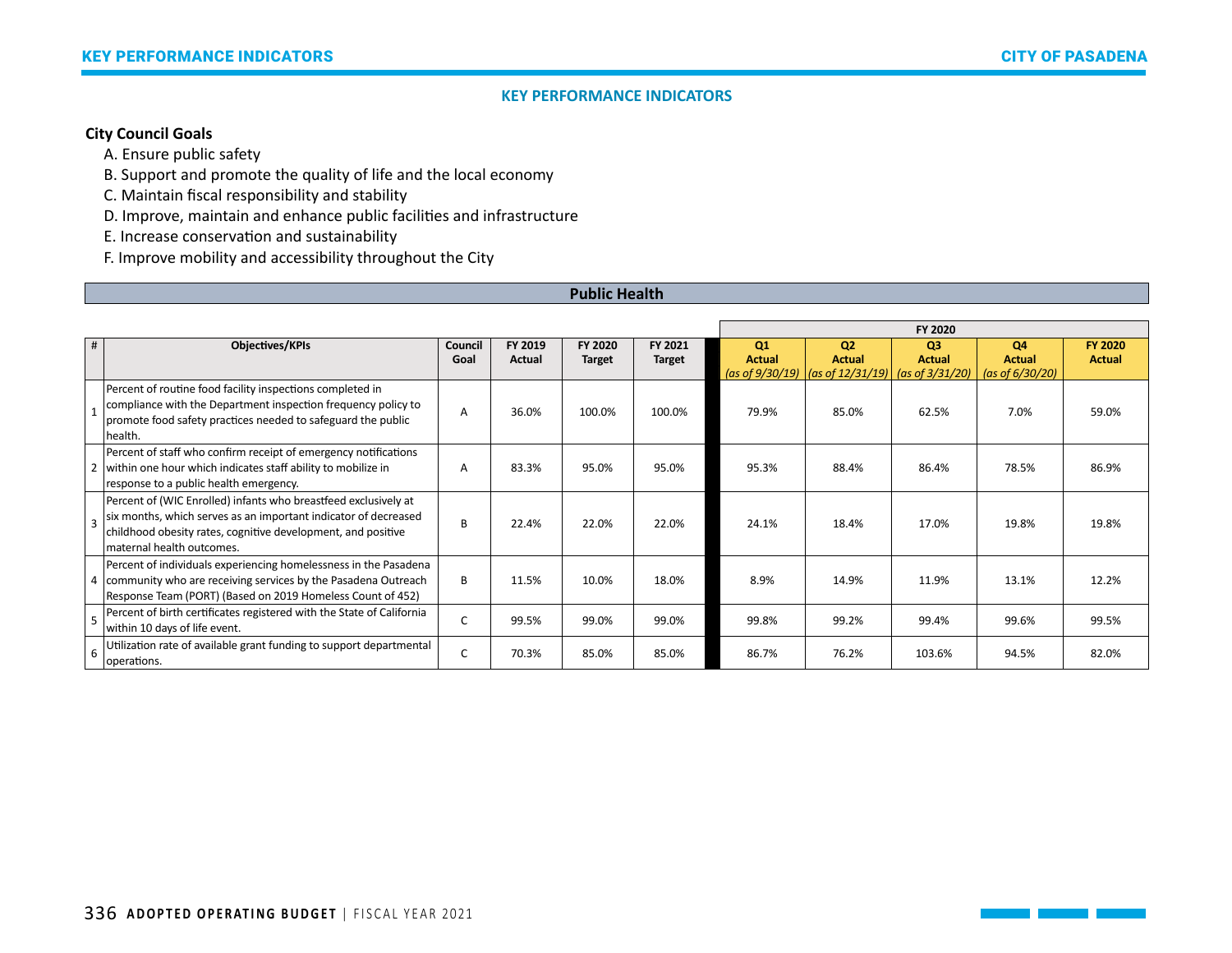# **City Council Goals**

 $\Box$ 

A. Ensure public safety

B. Support and promote the quality of life and the local economy

C. Maintain fiscal responsibility and stability

D. Improve, maintain and enhance public facilities and infrastructure

E. Increase conservation and sustainability

F. Improve mobility and accessibility throughout the City

## **Public Works**

|                          |                                                                                                                                                                                                                                                                                                                                                                                    |                 |                          |                          |                          |                                        |                                                                                    | FY 2020                         |                                                      |                                 |
|--------------------------|------------------------------------------------------------------------------------------------------------------------------------------------------------------------------------------------------------------------------------------------------------------------------------------------------------------------------------------------------------------------------------|-----------------|--------------------------|--------------------------|--------------------------|----------------------------------------|------------------------------------------------------------------------------------|---------------------------------|------------------------------------------------------|---------------------------------|
| #                        | Objectives/KPIs                                                                                                                                                                                                                                                                                                                                                                    | Council<br>Goal | FY 2019<br><b>Actual</b> | FY 2020<br><b>Target</b> | FY 2021<br><b>Target</b> | Q1<br><b>Actual</b><br>(as of 9/30/19) | Q <sub>2</sub><br><b>Actual</b><br>$\frac{1}{10}$ (as of 12/31/19) (as of 3/31/20) | Q <sub>3</sub><br><b>Actual</b> | Q4<br><b>Actual</b><br>$\frac{1}{1}$ (as of 6/30/20) | <b>FY 2020</b><br><b>Actual</b> |
|                          | Miles of streets resurfaced.<br>The City owns and maintains 320 miles of paved streets. Pavement<br>Condition Index (PCI) is a measure between 0 and 100 indicating<br>the general condition of pavement. Pasadena's PCI is currently 60.                                                                                                                                          | D               |                          |                          | 6                        | $\Omega$                               | $\mathbf{3}$                                                                       | $\Omega$                        | $\Omega$                                             |                                 |
| $\overline{\phantom{a}}$ | Total square footage of sidewalks repaired.<br>FY 2020 target of 167,000 sq ft includes the annual ADA Sidewalk<br>Improvement Program and the private capital funded portion of<br>the Misc. Concrete Program. Private capital for sidewalk repairs<br>varies each year as it is a function of the property owner initiating<br>and paying for the work be completed by the City. | D               | 138,600                  | 167,000                  | 37,000                   | $\Omega$                               | 4,445                                                                              | 82,271                          | 93,316                                               | 180,032                         |
|                          | Square footage of sidewalks repaired with General Fund.                                                                                                                                                                                                                                                                                                                            | D               | 110,000                  | 145,000                  | 0                        | $\Omega$                               | $\Omega$                                                                           | 62,870                          | 79,610                                               | 142,480                         |
|                          | Square footage of sidewalks repaired with CDBG grants.                                                                                                                                                                                                                                                                                                                             | D               | 12,600                   | 12,000                   | 12,000                   | $\Omega$                               | 2,025                                                                              | 6,740                           | 5,480                                                | 14,245                          |
|                          | Square footage of sidewalks repaired with private capital.                                                                                                                                                                                                                                                                                                                         | D               | 16,000                   | 10.000                   | 25,000                   | $\Omega$                               | 2,420                                                                              | 12,661                          | 8,226                                                | 23,307                          |
| 3                        | Linear feet of sewer pipe repaired/replaced/relined.<br>The City owns and maintains 328 miles (1.7 million linear feet) of<br>sewer.                                                                                                                                                                                                                                               | D               | 32,000                   | 20,000                   | 20,000                   | $\Omega$                               | $\mathbf 0$                                                                        | 13,300                          | $\mathbf 0$                                          | 13,300                          |
|                          | Number of public trees planted.<br>4   For FY 2019, 386 public trees were removed, including 152 public<br>trees with a DBH (diameter at breast height) of 3 inches or less.                                                                                                                                                                                                       | B               | 653                      | 650                      | 400                      | $\Omega$                               | 98                                                                                 | 210                             | 311                                                  | 619                             |
| 5                        | Number of trees pruned.<br>For FY 2020, 14,000 public trees are scheduled to be pruned.<br>Pruning cycles are as follows: hardwood-3 years; palm trees-2<br>years.                                                                                                                                                                                                                 | B               | 16,669                   | 14,000                   | 14,000                   | 4,953                                  | 4,354                                                                              | 1,104                           | 5,627                                                | 16,038                          |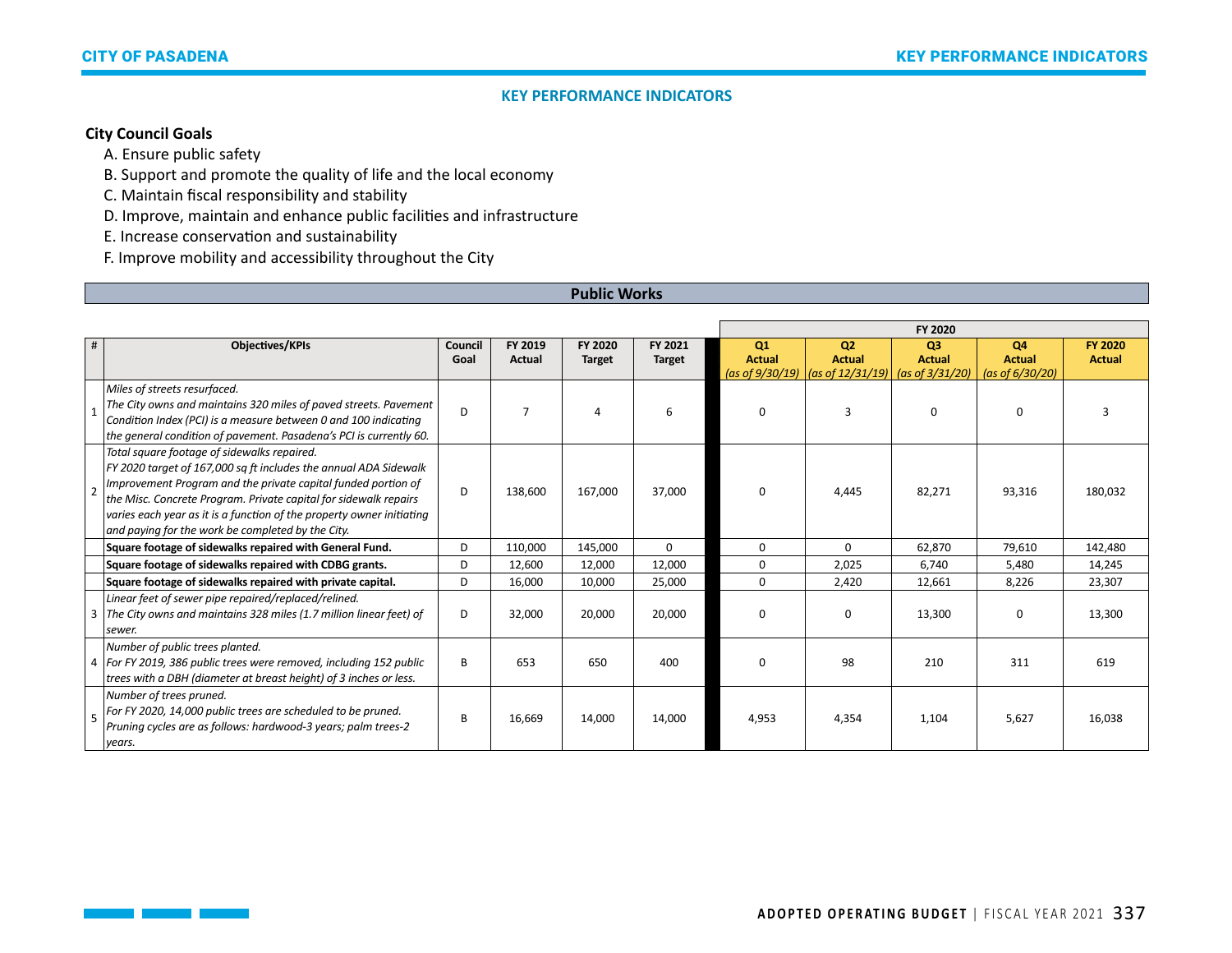# **City Council Goals**

A. Ensure public safety

B. Support and promote the quality of life and the local economy

C. Maintain fiscal responsibility and stability

D. Improve, maintain and enhance public facilities and infrastructure

E. Increase conservation and sustainability

F. Improve mobility and accessibility throughout the City

## **Public Works (continued)**

|   |                                                                                                                                                                                                                                                                                                                                                                                                                                                                                                                                                                                                                                                                                                                                                                                                                                                                    |                 |                          |                          |                          |                                        |                                                                                                               | FY 2020                         |                                                       |                                 |
|---|--------------------------------------------------------------------------------------------------------------------------------------------------------------------------------------------------------------------------------------------------------------------------------------------------------------------------------------------------------------------------------------------------------------------------------------------------------------------------------------------------------------------------------------------------------------------------------------------------------------------------------------------------------------------------------------------------------------------------------------------------------------------------------------------------------------------------------------------------------------------|-----------------|--------------------------|--------------------------|--------------------------|----------------------------------------|---------------------------------------------------------------------------------------------------------------|---------------------------------|-------------------------------------------------------|---------------------------------|
| # | <b>Objectives/KPIs</b>                                                                                                                                                                                                                                                                                                                                                                                                                                                                                                                                                                                                                                                                                                                                                                                                                                             | Council<br>Goal | FY 2019<br><b>Actual</b> | FY 2020<br><b>Target</b> | FY 2021<br><b>Target</b> | Q1<br><b>Actual</b><br>(as of 9/30/19) | Q <sub>2</sub><br><b>Actual</b><br>$\left  \frac{\cos \left( \frac{3}{2} \right)}{2} \right $ (as of 3/31/20) | Q <sub>3</sub><br><b>Actual</b> | Q <sub>4</sub><br><b>Actual</b><br>(as of $6/30/20$ ) | <b>FY 2020</b><br><b>Actual</b> |
| 6 | Percentage of graffiti incidents resolved within one business day.<br>In the first quarter, staff addressed 2,515 incidents of graffiti (previously<br>called locations), which contained 5,374 tags (previously called spots).<br>Staff addressed 1,483 incidents, or 59% proactively, not via CSC<br>request. For the 2nd quarter, staff addressed 2,276 incidents of graffiti,<br>which contained 4,712 tags. Staff addressed 1,154 incidents, or 50.7%<br>proactively, not via CSC request. For the 3rd quarter, staff addressed<br>2,532 incidents of graffiti, which contained 5,117 tags. Staff addressed<br>1,220 incidents, or 48.4% proactively, not via CSC request. For the 4th<br>quarter, staff addressed 2,360 incidents of graffiti, which contained<br>4,962 tags. Staff addressed 1,382 incidents, or 58.6% proactively, not via<br>CSC request. | B               | 100%                     | 100%                     | 100%                     | 100%                                   | 100%                                                                                                          | 100%                            | 100%                                                  | 100%                            |
|   | Tons of properly sorted recycled material collected by the City through<br>education and outreach efforts.<br>Tonnage is lower than expected due to logistic difficulties. Recycling<br>loads are sometimes landfilled when the Material Recovery Facility<br>(MRF) is closed on a Saturday or due to the greater distance leaving<br>insufficient time to get a second load to the MRF. Tonnage should<br>increase when the City secures a new recycling processor. For the 3rd<br>and 4th quarters: Recycling tonnage decreased significantly since the<br>City's processor, Puente Hills Material Recovery Facility, stopped sorting<br>recyclables (through the month of April) due to the COVID-19 pandemic<br>and social distancing requirements.                                                                                                            | E               | 6,003                    | 7,400                    | 6,500                    | 1,175                                  | 1,136                                                                                                         | 997                             | 873                                                   | 4,181                           |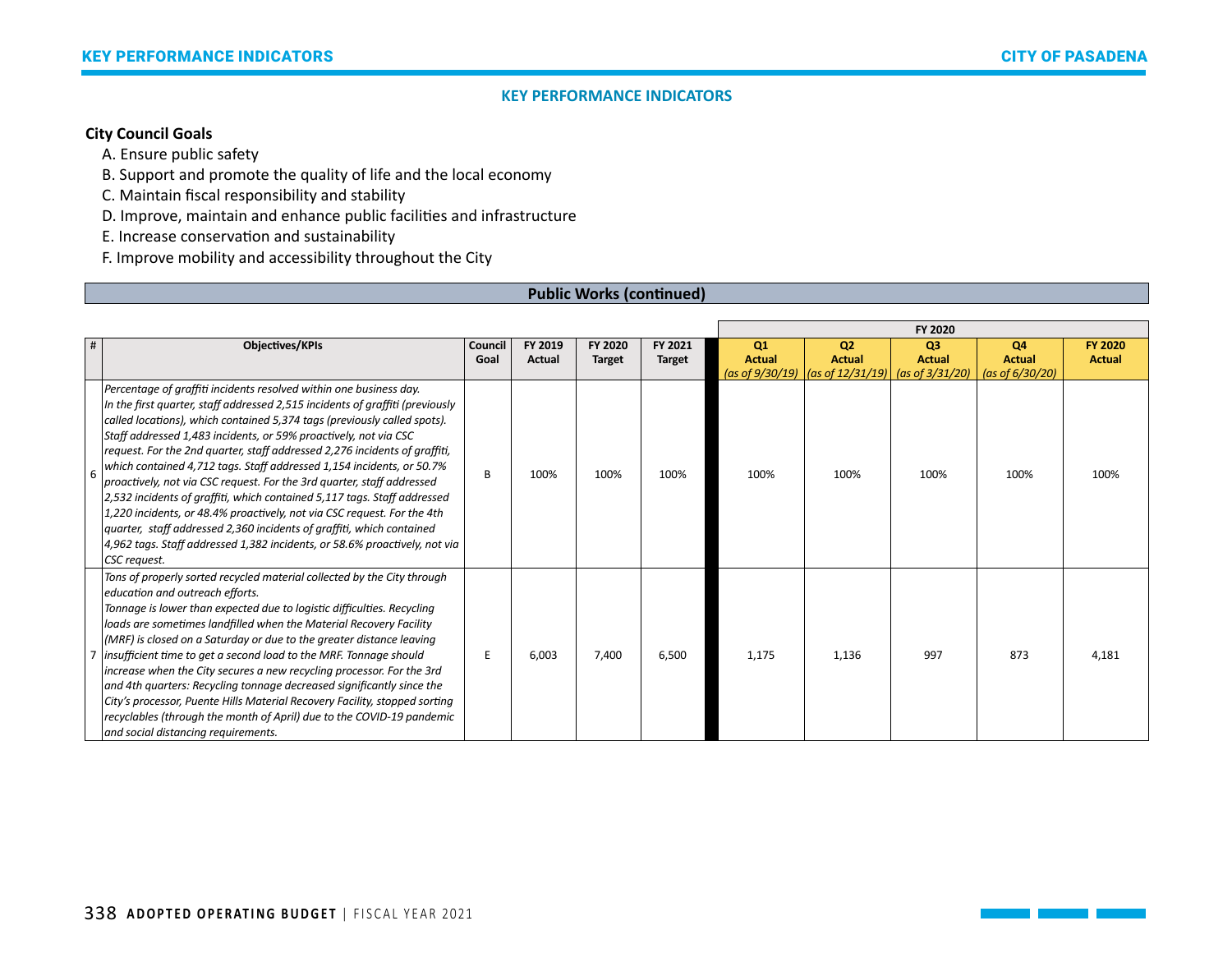# **City Council Goals**

A. Ensure public safety

B. Support and promote the quality of life and the local economy

C. Maintain fiscal responsibility and stability

D. Improve, maintain and enhance public facilities and infrastructure

E. Increase conservation and sustainability

F. Improve mobility and accessibility throughout the City

## **Transportation**

|   |                                                                                                                                                                                                                                                                                                                                            |                 |                          |                          |                          |                                        |                                                                   | FY 2020                                               |                                           |                                 |
|---|--------------------------------------------------------------------------------------------------------------------------------------------------------------------------------------------------------------------------------------------------------------------------------------------------------------------------------------------|-----------------|--------------------------|--------------------------|--------------------------|----------------------------------------|-------------------------------------------------------------------|-------------------------------------------------------|-------------------------------------------|---------------------------------|
| # | <b>Objectives/KPIs</b>                                                                                                                                                                                                                                                                                                                     | Council<br>Goal | FY 2019<br><b>Actual</b> | FY 2020<br><b>Target</b> | FY 2021<br><b>Target</b> | Q1<br><b>Actual</b><br>(as of 9/30/19) | Q <sub>2</sub><br><b>Actual</b><br>$\frac{1}{2}$ (as of 12/31/19) | Q <sub>3</sub><br><b>Actual</b><br>(as of $3/31/20$ ) | Q4<br><b>Actual</b><br>(as of $6/30/20$ ) | <b>FY 2020</b><br><b>Actual</b> |
|   | System-wide average passengers per hour on the City's fixed-route<br>"local line" buses Rts 20, 31/32, 40.                                                                                                                                                                                                                                 | F.              | 25.50                    | 26.00                    | 26.00                    | 26.40                                  | 26.90                                                             | 24.64*                                                | $11.11*$                                  | 22.09**                         |
|   | Achieve the minimum of 3.5 passengers per revenue hour for Dial-A-<br>Ride vehicles, as established by Metro.                                                                                                                                                                                                                              | F               | 3.90                     | 3.80                     | 3.80                     | 3.90                                   | 3.70                                                              | $3.16*$                                               | $1.25*$                                   | $3.10**$                        |
| 3 | Complete citizen traffic concerns that require a traffic analysis within<br>seven (7) weeks of the request.                                                                                                                                                                                                                                | F               | 90%                      | 80%                      | 80%                      | 91%                                    | 77%                                                               | 86%                                                   | 63%                                       | 75%                             |
| 4 | Fixed-route on-time performance                                                                                                                                                                                                                                                                                                            | F.              | 97.1%                    | 95.0%                    | 95.0%                    | 96.0%                                  | 96.0%                                                             | 97.5%                                                 | 99.1%                                     | 97.4%                           |
| 5 | Resolve or respond to all Citizen Service Center requests within five (5)<br>business days.                                                                                                                                                                                                                                                | F               | 92%                      | 90%                      | 90%                      | 95%                                    | 92%                                                               | 98%                                                   | 96%                                       | 95%                             |
| 6 | Reduce the total number of traffic collisions by 5% a year, based on prior<br>year target number.                                                                                                                                                                                                                                          | A               | 1,320                    | 1,420                    | 1,349                    | 325                                    | 359                                                               | 356                                                   | 190                                       | 1,230                           |
|   | Maintain travel time on North/South Mobility Corridors at or below<br>previous year (measured in minutes: seconds per mile)                                                                                                                                                                                                                | F.              | 2:55                     | 3:10                     | 3:10                     | 2:53                                   | 3:07                                                              | $2:59*$                                               | $2:43*$                                   | 2:56                            |
| 8 | Maintain travel time on East/West Mobility Corridors at or below<br>previous year (measured in minutes: seconds per mile)                                                                                                                                                                                                                  | F               | 4:12                     | 4:31                     | 4:31                     | 4:08                                   | 4:26                                                              | $4:14*$                                               | 4:07                                      | 4:19                            |
|   | Notes:                                                                                                                                                                                                                                                                                                                                     |                 |                          |                          |                          |                                        |                                                                   |                                                       |                                           |                                 |
|   | *Covid-19 impacted this KPI in Q3 and Q4. The goal per Covid-19 shifted<br>to providing transit for essential trips only; transit services put measures<br>in place to dilute the number of passengers on any single vehicle. The<br>drop in local traffic also had a corresponding impact on the drop in<br>travel times across Pasadena. |                 |                          |                          |                          |                                        |                                                                   |                                                       |                                           |                                 |
|   | ** The year end figures include Q3 and Q4 which are not representative<br>of the much higher ridership/performance in Q1 and Q2.                                                                                                                                                                                                           |                 |                          |                          |                          |                                        |                                                                   |                                                       |                                           |                                 |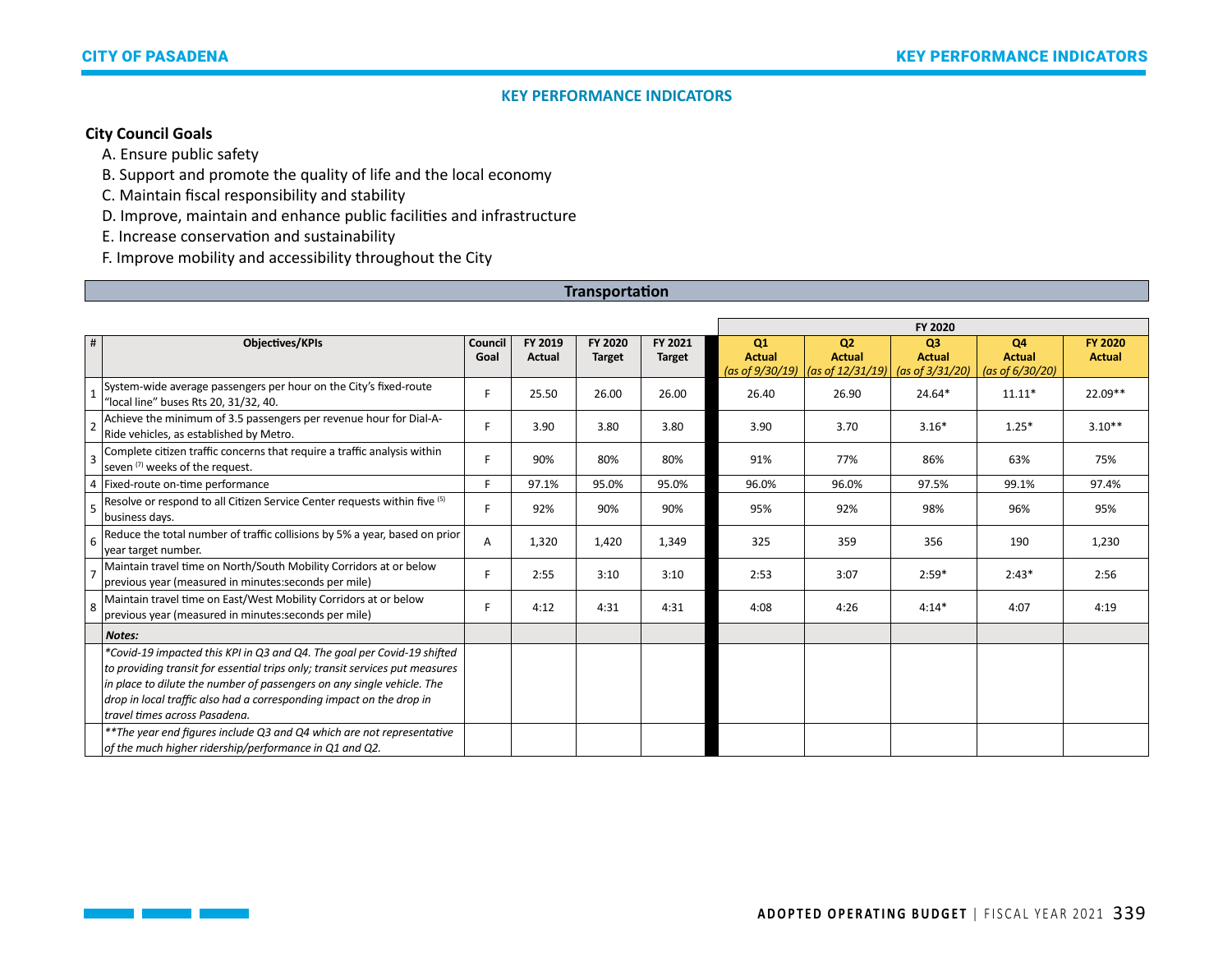# **City Council Goals**

A. Ensure public safety

B. Support and promote the quality of life and the local economy

C. Maintain fiscal responsibility and stability

D. Improve, maintain and enhance public facilities and infrastructure

E. Increase conservation and sustainability

F. Improve mobility and accessibility throughout the City

## **Water and Power**

|                |                                                                                                                                                                                                                                                                                                                                                              |                 |                          |                          |                          |                                        |                                                                    | FY 2020                                   |                                           |                                 |
|----------------|--------------------------------------------------------------------------------------------------------------------------------------------------------------------------------------------------------------------------------------------------------------------------------------------------------------------------------------------------------------|-----------------|--------------------------|--------------------------|--------------------------|----------------------------------------|--------------------------------------------------------------------|-------------------------------------------|-------------------------------------------|---------------------------------|
| $\#$           | <b>Objectives/KPIs</b>                                                                                                                                                                                                                                                                                                                                       | Council<br>Goal | FY 2019<br><b>Actual</b> | FY 2020<br><b>Target</b> | FY 2021<br><b>Target</b> | Q1<br><b>Actual</b><br>(as of 9/30/19) | Q <sub>2</sub><br><b>Actual</b><br>$\frac{1}{10}$ (as of 12/31/19) | Q3<br><b>Actual</b><br>(as of $3/31/20$ ) | Q4<br><b>Actual</b><br>(as of $6/30/20$ ) | <b>FY 2020</b><br><b>Actual</b> |
|                | Increase metered kWH sales for Public/Private Access Electric Vehicle<br>Supply Equipment ("EVSE") by 15 percent over prior year average.<br>Methodology: Obtain data from Pasadena's metered sources and<br>report quarterly against prior year annual average.                                                                                             | A, E            | <b>New</b>               | N/A                      | 15%                      | $N/A$ <sup>(1)</sup>                   | $N/A$ (1)                                                          | $N/A$ <sup>(1)</sup>                      | $N/A$ <sup>(1)</sup>                      | $N/A$ (1)                       |
| $\overline{2}$ | In order to ensure efficient and reliable operations, system failures<br>will not exceed .05 failures per mile of water main each year.<br>Methodology: 520 miles of main X .05 = 26 failures maximum<br>[target].                                                                                                                                           | D               | <b>New</b>               | 26                       | 26                       | $\mathbf 0$                            | 15                                                                 | $\overline{7}$                            | $\overline{A}$                            | 26                              |
| $\overline{3}$ | Systems Average Interruption Frequency Index (SAIFI) [average outage<br>frequency] will be less than .31 interruptions per year.<br>Methodology: Total number of customers interrupted/Total number<br>of customers served based a 12-month rolling average. Full FY 2020<br>results will be reflected in the 4th quarter report. Q4 is full year<br>result. | D               | 0.169                    | 0.310                    | 0.31                     | 0.148                                  | 0.088                                                              | 0.114                                     | 0.125                                     | 0.125                           |
| $\overline{4}$ | System Average Interruption Duration Index (SAIDI) [average outage<br>duration time] will be less than 35 minutes.<br>Methodology: Total duration of interruptions/Total number of<br>customers served based on a 12-month rolling average. Full FY 2020<br>results will be reflected in the 4th quarter report. Q4 is full year<br>result.                  | D               | 22,842                   | 35,000                   | 35,000                   | 18,124                                 | 14,252                                                             | 11,384                                    | 12,982                                    | 12,982                          |
| 5              | The local power plant will maintain 97 percent generation availability.<br>Outage-related down time will be minimized and must not exceed 3<br>percent.<br>Methodology: Total Plant operating hours/Total Plant hours.<br>Quarterly results will be cumulative. Full FY 2020 results will be<br>reflected in the 4th quarter report. Q4 is full year result. | A, B, D         | 84%                      | 97%                      | 95%                      | 97%                                    | 93%                                                                | 93%                                       | 94%                                       | 94%                             |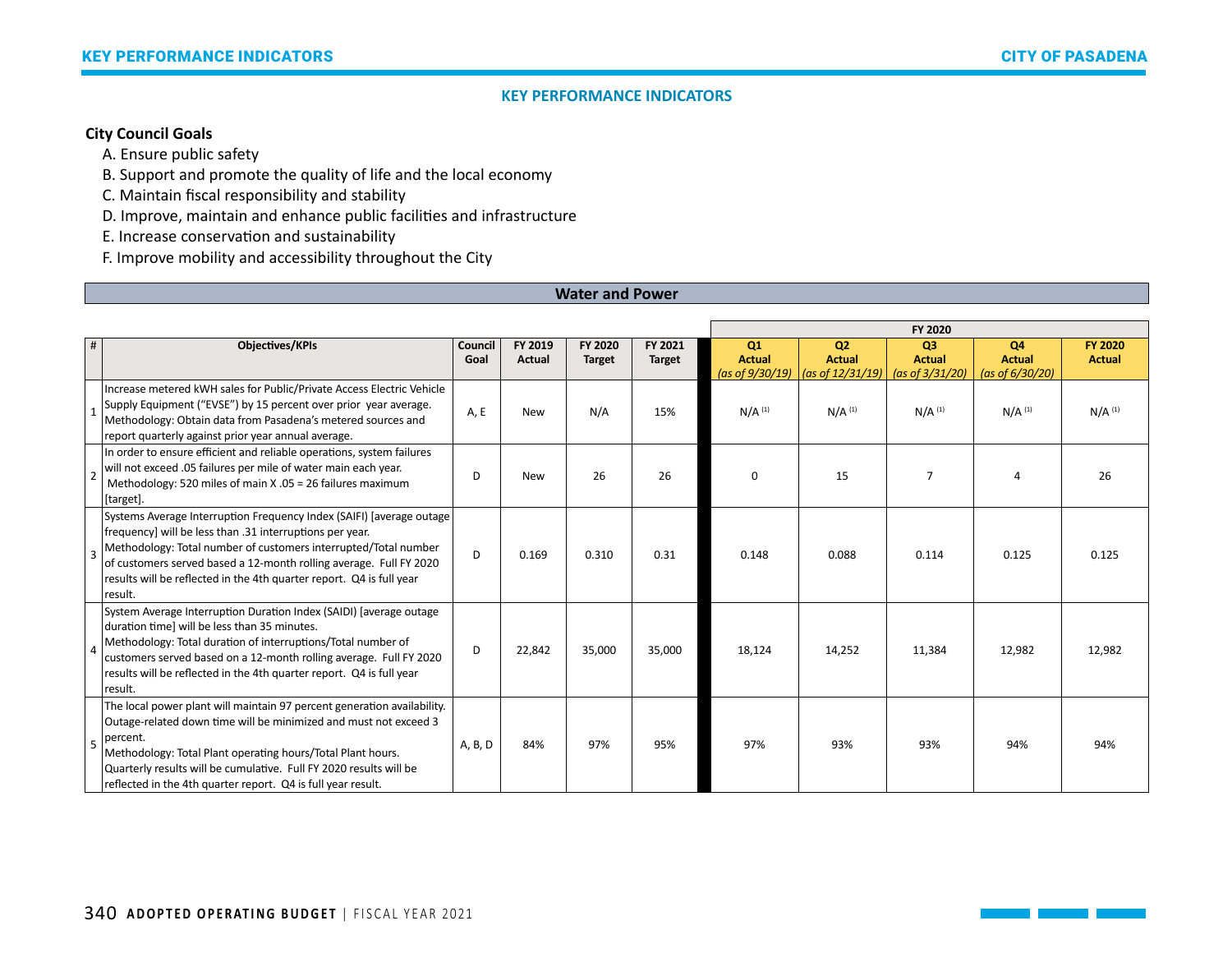# **City Council Goals**

A. Ensure public safety

B. Support and promote the quality of life and the local economy

C. Maintain fiscal responsibility and stability

D. Improve, maintain and enhance public facilities and infrastructure

E. Increase conservation and sustainability

F. Improve mobility and accessibility throughout the City

## **Water and Power (continued)**

|      |                                                                                                                                                                                                                                                                                                                                                                                                                                                                                                                                                           |         |               |               |               |               |                                                                   | FY 2020        |                    |                |
|------|-----------------------------------------------------------------------------------------------------------------------------------------------------------------------------------------------------------------------------------------------------------------------------------------------------------------------------------------------------------------------------------------------------------------------------------------------------------------------------------------------------------------------------------------------------------|---------|---------------|---------------|---------------|---------------|-------------------------------------------------------------------|----------------|--------------------|----------------|
| $\#$ | <b>Objectives/KPIs</b>                                                                                                                                                                                                                                                                                                                                                                                                                                                                                                                                    | Council | FY 2019       | FY 2020       | FY 2021       | Q1            | Q <sub>2</sub>                                                    | Q <sub>3</sub> | Q4                 | <b>FY 2020</b> |
|      |                                                                                                                                                                                                                                                                                                                                                                                                                                                                                                                                                           | Goal    | <b>Actual</b> | <b>Target</b> | <b>Target</b> | <b>Actual</b> | <b>Actual</b>                                                     | <b>Actual</b>  | <b>Actual</b>      | <b>Actual</b>  |
|      |                                                                                                                                                                                                                                                                                                                                                                                                                                                                                                                                                           |         |               |               |               |               | (as of $9/30/19$ ) $\vert$ (as of $12/31/19$ ) (as of $3/31/20$ ) |                | (as of $6/30/20$ ) |                |
| 6    | Achieve Renewable Portfolio Standard (RPS) targets identified in<br>the Integrated Resources Plan (IRP) at the end of each calendar<br>lvear.<br>Methodology: Cumulative RPS investments, including wind,<br>landfill gas, geothermal, solar, biomethane, and RECS. RPS results<br>are reported on a calendar year ("CY") basis. KPI results for each<br>fiscal year ("FY") will be based on data from prior year CY through<br>December 31.<br>KPI<br><b>RPS</b><br>FY 2018<br>CY 2017<br>CY 2018<br>FY 2019<br>FY 2020<br>CY 2019<br>FY 2021<br>CY 2020 | E       | 35% (CY 18)   | 37.5%         | 40.0%         | 37.5%         | 37.5%                                                             | 40.0%          | 40.0%              | 37.5%          |
|      | Energy efficiency programs and outreach will result in an annual<br>reduction in energy consumption of at least 13,500 MWh.<br>Methodology: Results determined through a combination of third<br>party engineering analyses, investor-owned utility work papers,<br>and the California Municipal Utility Association technical reference<br>manual.                                                                                                                                                                                                       | E       | 17,273        | 13,500        | 13,500        | 3,224         | 3,006                                                             | 2,329          | 5,705              | 14,264         |
|      | Water conservation programs will result in a reduction in summer<br>water use of 20 gallons per household per day or 161.25 AF*<br>overall. This represents a 5.4% reduction.<br>Methodology: 20 gallons X 28,556 SFR* accounts X 92 days (Jul-<br>8   Sept) = 52,543,040 gallons/325,851 = 161.25 AF reduction needed.<br>5-year peak average = 2,978.54 AF - 161.25 reduction = 2,817.29<br>AF (target). This will be an annual goal reported as Q1 results.<br>*SFR = Single Family Residence; AF = Acre Feet; 1 AF = 325,851<br>gallons               | E       | <b>New</b>    | 2,817         | 2,786         | 3,001         | $N/A$ (2)                                                         | $N/A^{(2)}$    | $N/A$ (2)          | 3,001          |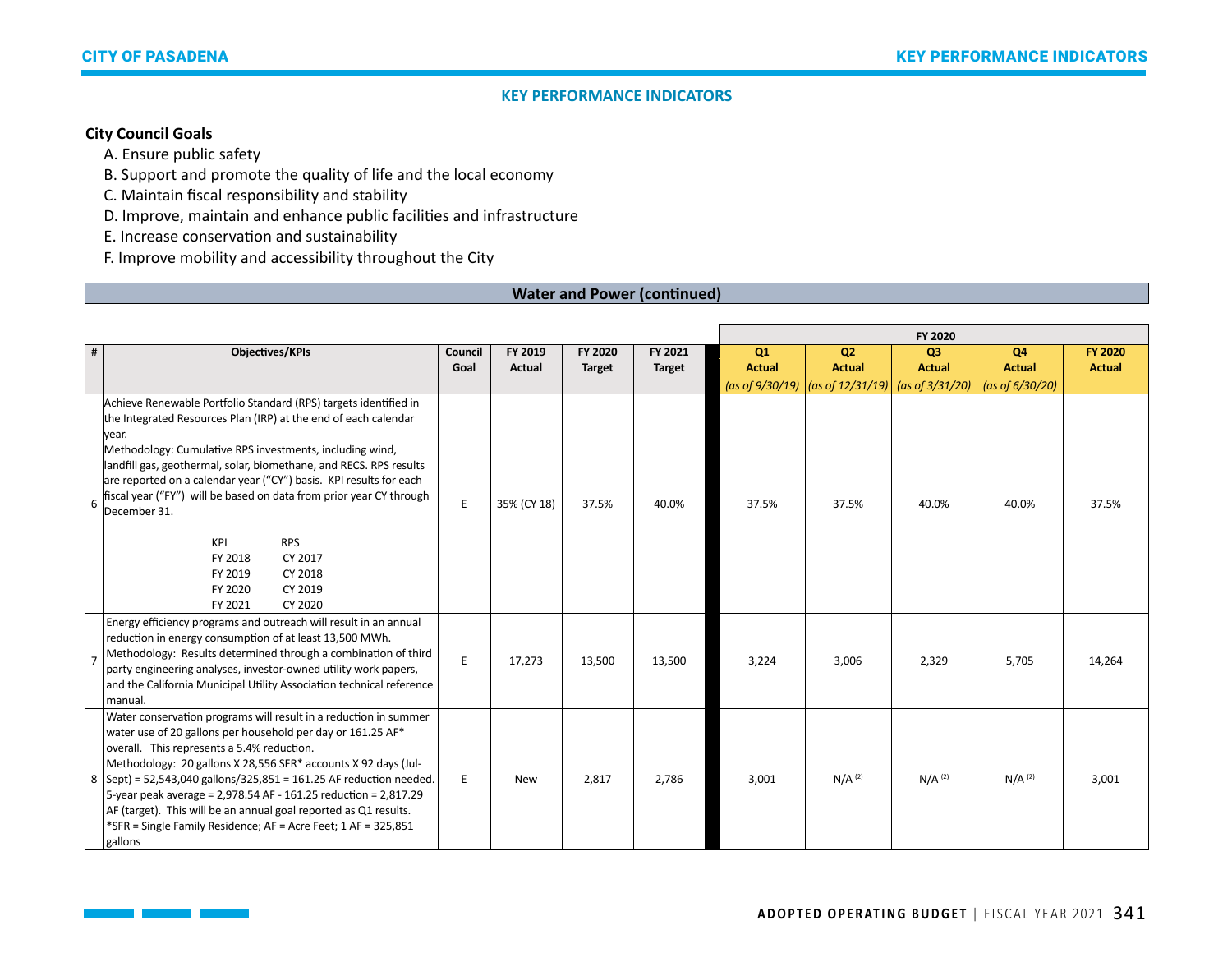# **City Council Goals**

A. Ensure public safety

B. Support and promote the quality of life and the local economy

C. Maintain fiscal responsibility and stability

D. Improve, maintain and enhance public facilities and infrastructure

E. Increase conservation and sustainability

F. Improve mobility and accessibility throughout the City

## **Water and Power (continued)**

|   |                                                                                                                   |         |            |               |               |                |                                                                     | FY 2020        |                    |                |
|---|-------------------------------------------------------------------------------------------------------------------|---------|------------|---------------|---------------|----------------|---------------------------------------------------------------------|----------------|--------------------|----------------|
| # | <b>Objectives/KPIs</b>                                                                                            | Council | FY 2019    | FY 2020       | FY 2021       | Q <sub>1</sub> | <b>Q2</b>                                                           | Q <sub>3</sub> | Q4                 | <b>FY 2020</b> |
|   |                                                                                                                   | Goal    | Actual     | <b>Target</b> | <b>Target</b> | <b>Actual</b>  | <b>Actual</b>                                                       | <b>Actual</b>  | <b>Actual</b>      | <b>Actual</b>  |
|   |                                                                                                                   |         |            |               |               |                | (as of $9/30/19$ ) $\vert$ (as of 12/31/19) $\vert$ (as of 3/31/20) |                | (as of $6/30/20$ ) |                |
|   | 60 percent of calls received by PWP's call center will be answered<br>within an average of 1 minute (60 seconds). |         |            |               |               |                |                                                                     |                |                    |                |
|   | Methodology: Average combined hold time of all callers that opt                                                   |         |            |               |               |                |                                                                     |                |                    |                |
| q | to speak to a PWP representative and are transferred through                                                      | B, C    | <b>New</b> | 60%           | 60%           | 72%            | 50%                                                                 | 57%            | 53%                | 61%            |
|   | the IVR system. Hold time is measured from the time the call                                                      |         |            |               |               |                |                                                                     |                |                    |                |
|   | is received in PWP's queue until the time it is answered by a                                                     |         |            |               |               |                |                                                                     |                |                    |                |
|   | representative. Subsequent periods of hold time for inquiry                                                       |         |            |               |               |                |                                                                     |                |                    |                |
|   | research, etc. not considered in this KPI.                                                                        |         |            |               |               |                |                                                                     |                |                    |                |
|   | Notes:                                                                                                            |         |            |               |               |                |                                                                     |                |                    |                |
|   | $^{(1)}$ This is a replacement to the original KPI and will begin reporting                                       |         |            |               |               |                |                                                                     |                |                    |                |
|   | results in FY 21.                                                                                                 |         |            |               |               |                |                                                                     |                |                    |                |
|   | $(2)$ This target is associated with summer months only. Annual                                                   |         |            |               |               |                |                                                                     |                |                    |                |
|   | reports are reported in Q1. Target has not been achieved. See                                                     |         |            |               |               |                |                                                                     |                |                    |                |
|   | footnotes in objective of KPI 8.                                                                                  |         |            |               |               |                |                                                                     |                |                    |                |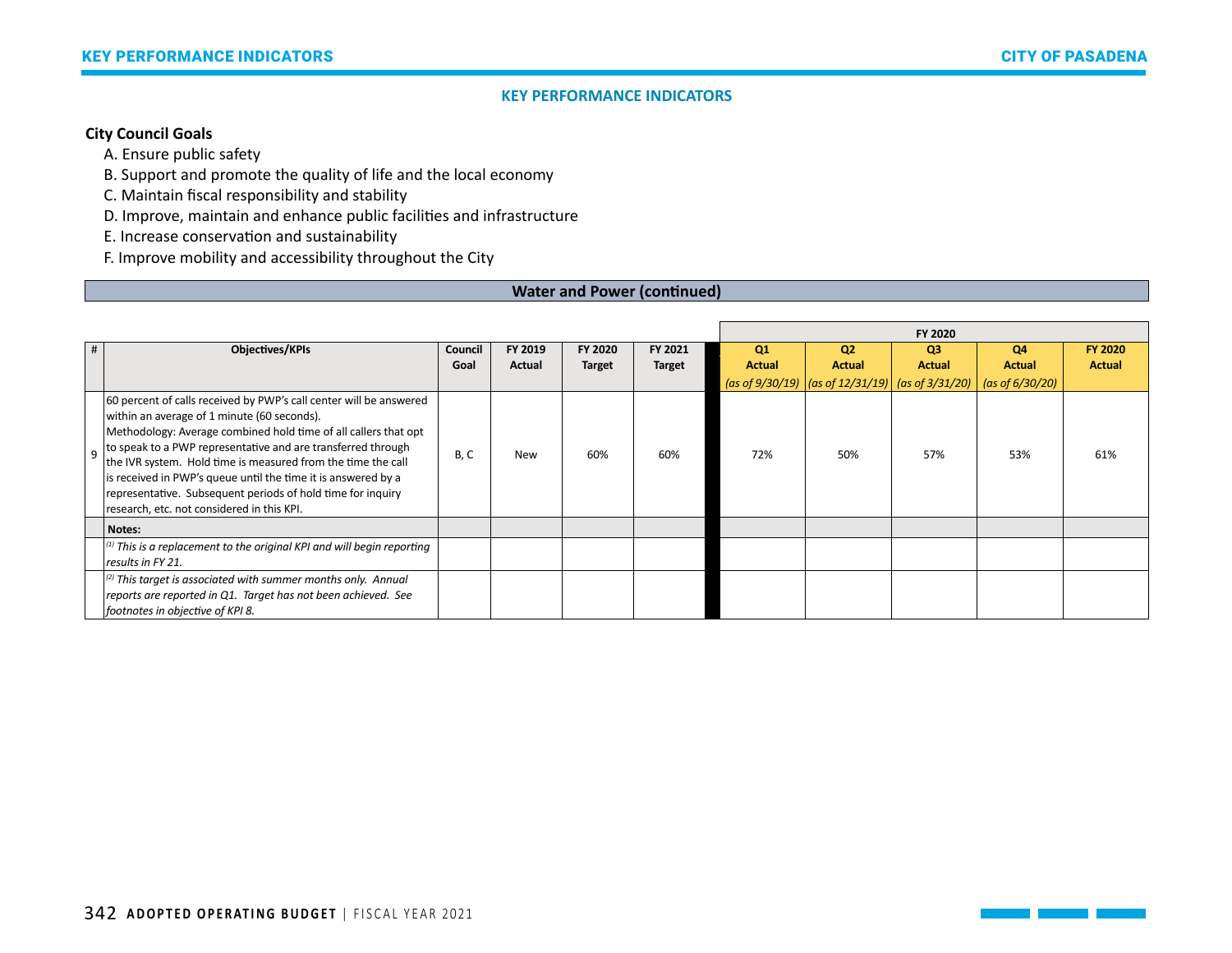# **City Council Goals**

A. Ensure public safety

B. Support and promote the quality of life and the local economy

C. Maintain fiscal responsibility and stability

D. Improve, maintain and enhance public facilities and infrastructure

E. Increase conservation and sustainability

F. Improve mobility and accessibility throughout the City

#### **Successor Agency to the PCDC**

|                                                      |         |               |               |         |               |               |                                                                                                          | FY 2020       |        |                |
|------------------------------------------------------|---------|---------------|---------------|---------|---------------|---------------|----------------------------------------------------------------------------------------------------------|---------------|--------|----------------|
| Objectives/KPIs                                      | Council | FY 2019       | FY 2020       | FY 2020 | FY 2021       | Q1            | Q <sub>2</sub>                                                                                           | O3            | Q4     | <b>FY 2020</b> |
|                                                      | Goal    | <b>Actual</b> | <b>Target</b> | Actual  | <b>Target</b> | <b>Actual</b> | Actual                                                                                                   | <b>Actual</b> | Actual | <b>Actual</b>  |
|                                                      |         |               |               |         |               |               | $\vert$ (as of 9/30/19) $\vert$ (as of 12/31/19) $\vert$ (as of 3/31/20) $\vert$ (as of 6/30/20) $\vert$ |               |        |                |
| To dispose of PCDC assets and properties to maximize |         |               |               |         |               |               |                                                                                                          |               |        |                |
| value directed by the Oversight Board.               |         |               |               |         |               |               |                                                                                                          |               |        |                |
| Number of assets disposed                            | D       |               |               |         |               |               |                                                                                                          |               |        |                |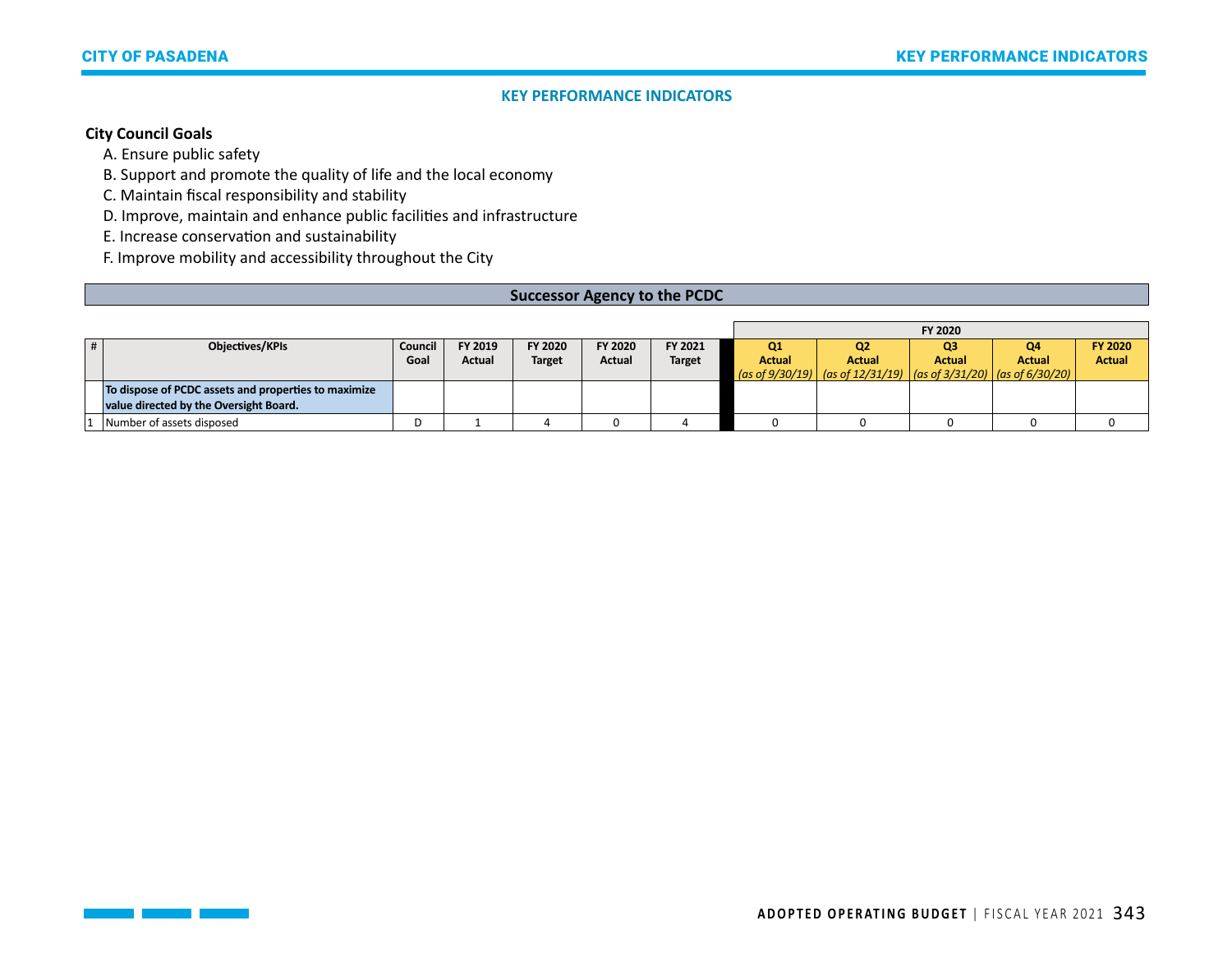#### **Mission Statement**

The mission of the Mayor and City Council is to provide leadership to the community through the establishment of policies which enhance the quality of life for Pasadena residents, businesses, non-profit institutions and governmental agencies, and other stakeholders, and maintain a strong and stable fiscal condition.

## **City Council Goals**

- A. Ensure public safety
- B. Support and promote the quality of life and the local economy
- C. Maintain fiscal responsibility and stability
- D. Improve, maintain and enhance public facilities and infrastructure
- E. Increase conservation and sustainability
- F. Improve mobility and accessibility throughout the City

## **Pasadena Center Operating Company (PCOC)**

|   |                                                           |                 |               |               |                          |               |               |                                                                                          | FY 2020                         |                     |                                 |
|---|-----------------------------------------------------------|-----------------|---------------|---------------|--------------------------|---------------|---------------|------------------------------------------------------------------------------------------|---------------------------------|---------------------|---------------------------------|
| # | <b>Objectives/KPIs</b>                                    | Council<br>Goal | FY 2019       | FY 2020       | FY 2020<br><b>Actual</b> | FY 2021       | Q1            | Q <sub>2</sub><br><b>Actual</b>                                                          | Q <sub>3</sub><br><b>Actual</b> | Q4<br><b>Actual</b> | <b>FY 2020</b><br><b>Actual</b> |
|   |                                                           |                 | <b>Actual</b> | <b>Target</b> |                          | <b>Target</b> | <b>Actual</b> | (as of 9/30/19) $\vert$ (as of 12/31/19) $\vert$ (as of 3/31/20) $\vert$ (as of 6/30/20) |                                 |                     |                                 |
|   | Attract, secure, and retain the right mix of customers in |                 |               |               |                          |               |               |                                                                                          |                                 |                     |                                 |
|   | our venues to meet growth and revenue targets.            |                 |               |               |                          |               |               |                                                                                          |                                 |                     |                                 |
|   | Book 46,000 room nights                                   | $B - E$         | 46,048        | 48,000        | 41,939                   | 50,000        | 11,265        | 15,066                                                                                   | 7,838                           | 7,770               | 41,939                          |
|   | % of Goal                                                 |                 | 100%          |               | 88%                      |               | 24.0%         | 31.4%                                                                                    | 16.3%                           | 16.2%               | 87.9%                           |
|   | Maximize revenue from facilities by securing meetings,    |                 |               |               |                          |               |               |                                                                                          |                                 |                     |                                 |
|   | conventions, entertainment events and ice skating         |                 |               |               |                          |               |               |                                                                                          |                                 |                     |                                 |
|   | activities.                                               |                 |               |               |                          |               |               |                                                                                          |                                 |                     |                                 |
|   | Operating revenue (Convention Center Civic/Ice Rink):     |                 |               |               |                          |               |               |                                                                                          |                                 |                     |                                 |
|   | 2 Actual Revenue                                          | $B-E$           | \$10,730      | \$10,703      | \$8,606                  | \$11,250      | \$2,837       | \$3,199                                                                                  | \$2,528                         | \$42                | \$8,606                         |
|   | % of Goal                                                 |                 | 108%          |               | 80%                      |               | 27%           | 56%                                                                                      | 80%                             | 0%                  | 80%                             |
| 3 | Convention Center rental revenue                          | $B-E$           | \$2,487       | \$2,560       | \$1,962                  | \$2,662       | \$730         | \$631                                                                                    | \$601                           | \$0                 | \$1,962                         |
|   | % of Goal                                                 |                 | 99%           |               | 77%                      |               | 29.0%         | 53.2%                                                                                    | 76.6%                           | 76.6%               | 76.6%                           |
|   | 4   Maximize Occupancy for Exhibit Halls (1)              | $B-E$           | 62%           | 62%           | 43%                      | 62%           | 16%           | 17%                                                                                      | 10%                             | 0%                  | 43%                             |
| 5 | Maximize revenue for the Civic Auditorium                 | $B-E$           | \$1,313       | \$1,260       | \$994                    | \$1,284       | \$181         | \$450                                                                                    | \$163                           | \$200               | \$994                           |
|   | % of Goal                                                 |                 | 105%          |               | 79%                      |               | 14%           | 50%                                                                                      | 63%                             | 16%                 | 79%                             |
|   | 6 Maximize occupancy for the Civic (days used)            | B-E             | 182           | 175           | 138                      | 175           | 25            | 55                                                                                       | 58                              | $\mathbf 0$         | 138                             |
|   | % of Goal                                                 |                 | 121%          |               | N/A                      |               | 14.0%         | 31.4%                                                                                    | 33.1%                           | N/A                 | N/A                             |
|   | Maximize revenue for the Ice Skating Center               | B-E             | \$2,642       | \$2,795       | \$1,820                  | \$2,796       | \$690         | \$673                                                                                    | \$671                           | $\zeta^{(214)}$     | \$1,820                         |
|   | % of Goal                                                 |                 | 97%           |               | 65%                      |               | 25.0%         | 48.8%                                                                                    | 72.8%                           | $-7.7%$             | 65.1%                           |
|   | 8 Skating lesson participants                             | $B-E$           | 3,744         | 4,200         | 2,509                    | 4,000         | 833           | 776                                                                                      | 914                             | $-14$               | 2,509                           |
|   | To increase CVB presence to influence local economy.      |                 |               |               |                          |               |               |                                                                                          |                                 |                     |                                 |
|   | 9 Number of social media followers                        | $B-E$           | 59,000        | 65,000        | 62,110                   | 70,000        | 54,130        | 2,032                                                                                    | 2,713                           | 3,235               | 62,110                          |
|   | 10 Website views                                          | B-E             | 471,000       | 500,000       | 693,689                  | 600,000       | 217,000       | 206,250                                                                                  | 215,646                         | 54,793              | 693,689                         |
|   | 11 Smartphone App downloads                               | B-E             | 1,465         | 2,300         | N/A                      | N/A           | 482           | N/A                                                                                      | N/A                             | N/A                 | N/A                             |
|   | 12 Earned travel and meetings media coverage              | B-E             | 30            | 35            | 48                       | 40            | 22            | 22                                                                                       | 4                               | 0                   | 48                              |

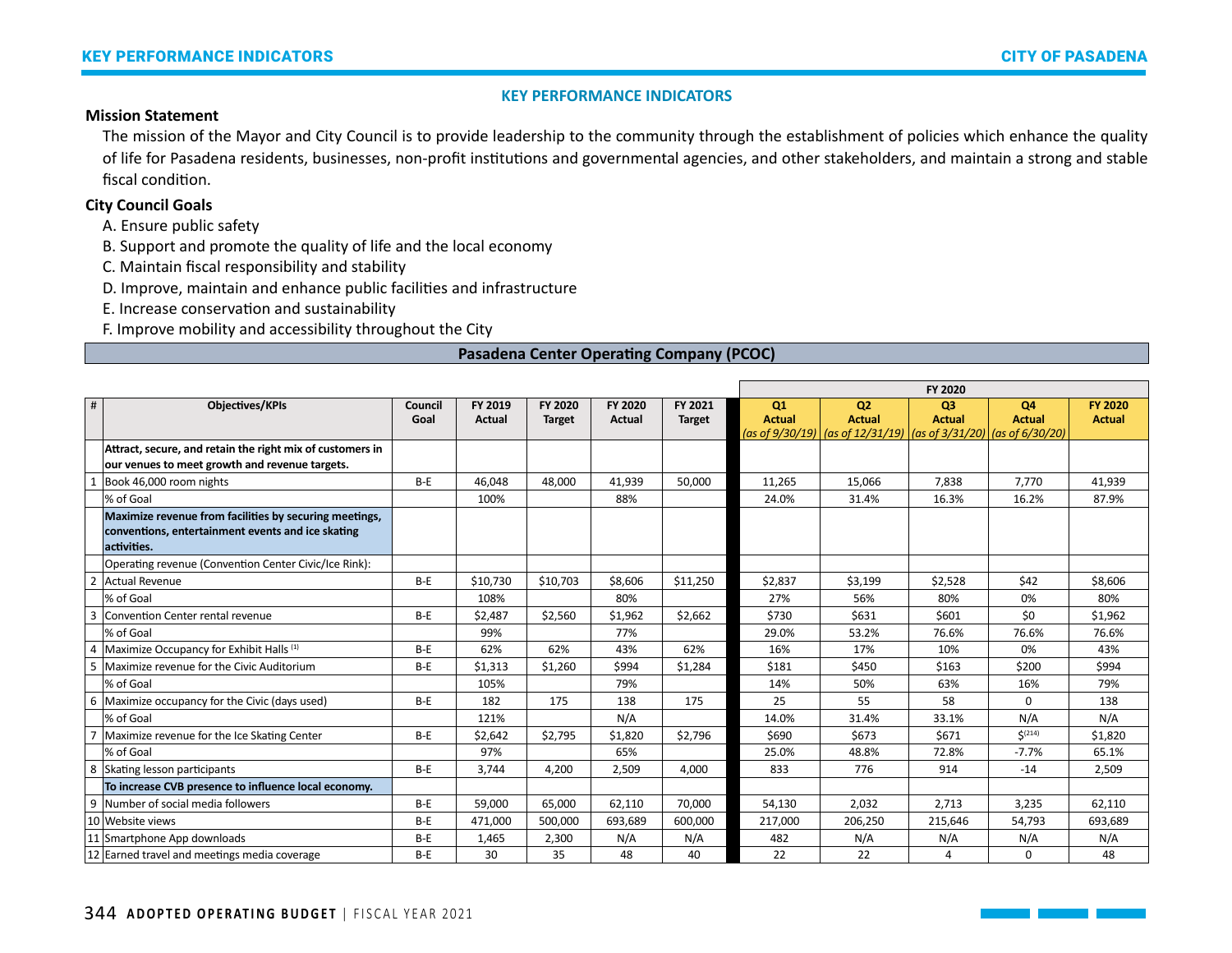٦

#### **KEY PERFORMANCE INDICATORS**

# **City Council Goals**

A. Ensure public safety

B. Support and promote the quality of life and the local economy

C. Maintain fiscal responsibility and stability

D. Improve, maintain and enhance public facilities and infrastructure

E. Increase conservation and sustainability

F. Improve mobility and accessibility throughout the City

## **PCOC (continued)**

|                                                                                                                                                                                                                                                                                                                                                                                                                                  |         |               |               |         |               |               |                                                                                          | FY 2020       |               |                |
|----------------------------------------------------------------------------------------------------------------------------------------------------------------------------------------------------------------------------------------------------------------------------------------------------------------------------------------------------------------------------------------------------------------------------------|---------|---------------|---------------|---------|---------------|---------------|------------------------------------------------------------------------------------------|---------------|---------------|----------------|
| #<br><b>Objectives/KPIs</b>                                                                                                                                                                                                                                                                                                                                                                                                      | Council | FY 2019       | FY 2020       | FY 2020 | FY 2021       | Q1            | Q <sub>2</sub>                                                                           | <b>Q3</b>     | <b>Q4</b>     | <b>FY 2020</b> |
|                                                                                                                                                                                                                                                                                                                                                                                                                                  | Goal    | <b>Actual</b> | <b>Target</b> | Actual  | <b>Target</b> | <b>Actual</b> | <b>Actual</b>                                                                            | <b>Actual</b> | <b>Actual</b> | <b>Actual</b>  |
|                                                                                                                                                                                                                                                                                                                                                                                                                                  |         |               |               |         |               |               | (as of 9/30/19) $\vert$ (as of 12/31/19) $\vert$ (as of 3/31/20) $\vert$ (as of 6/30/20) |               |               |                |
| Provide professionally managed facilities and first-                                                                                                                                                                                                                                                                                                                                                                             |         |               |               |         |               |               |                                                                                          |               |               |                |
| class service.                                                                                                                                                                                                                                                                                                                                                                                                                   |         |               |               |         |               |               |                                                                                          |               |               |                |
| 13 PCVB Sales                                                                                                                                                                                                                                                                                                                                                                                                                    | $B-E$   | 3.76          | 3.75          | 3.96    | 3.75          | 3.85          | 3.96                                                                                     | 3.96          | N/A           | 3.96           |
| 14 PCVB Client Services                                                                                                                                                                                                                                                                                                                                                                                                          | $B-E$   | 3.79          | 3.75          | 4.00    | 3.75          | 3.78          | 4.00                                                                                     | 4.00          | N/A           | 4.00           |
| 15 Convention Center Sales                                                                                                                                                                                                                                                                                                                                                                                                       | $B-E$   | 3.79          | 3.75          | 3.96    | 3.75          | 3.78          | 3.95                                                                                     | 3.96          | N/A           | 3.96           |
| 16 Event Management                                                                                                                                                                                                                                                                                                                                                                                                              | $B-E$   | 3.87          | 3.75          | 3.99    | 3.75          | 3.83          | 3.99                                                                                     | 3.99          | N/A           | 3.99           |
| 17 Events Services (set up, cleanliness)                                                                                                                                                                                                                                                                                                                                                                                         | $B-E$   | 3.86          | 3.75          | 3.94    | 3.75          | 3.85          | 3.92                                                                                     | 3.94          | N/A           | 3.94           |
| 18 Facilities                                                                                                                                                                                                                                                                                                                                                                                                                    | $B-E$   | 3.71          | 3.75          | 3.72    | 3.75          | 3.70          | 3.64                                                                                     | 3.72          | N/A           | 3.72           |
| 19 Food Service                                                                                                                                                                                                                                                                                                                                                                                                                  | $B-E$   | 3.64          | 3.50          | 3.69    | 3.50          | 3.63          | 3.69                                                                                     | 3.69          | N/A           | 3.69           |
| To continually improve recycled waste programs<br>increasing sustainability                                                                                                                                                                                                                                                                                                                                                      |         |               |               |         |               |               |                                                                                          |               |               |                |
| 20 Mixed waste recoverage - Total tons diverted                                                                                                                                                                                                                                                                                                                                                                                  | $B-E$   | 82.60         | 75.00         | 109.85  | 75.00         | 16.31         | 35.32                                                                                    | 53.30         | 4.92          | 109.85         |
| 21 Organic waste - Total tons                                                                                                                                                                                                                                                                                                                                                                                                    | $B-E$   |               | New           |         | 12.00         |               |                                                                                          |               |               |                |
| Notes:                                                                                                                                                                                                                                                                                                                                                                                                                           |         |               |               |         |               |               |                                                                                          |               |               |                |
| $^{(1)}$ Occupancy Rate – Calculation takes into consideration:<br>365 days of availability. Number of days of utilization<br>includes move-in and move out and based on occupancy<br>in the two exhibit halls.                                                                                                                                                                                                                  |         |               |               |         |               |               |                                                                                          |               |               |                |
| (2) PCOC conducts a customer service survey annually<br>which includes questions about sales, services, facility<br>cleanliness, food and beverage and quality of our<br>vendors. The survey rating scale is $4 = \text{Very } Satisfy$ , 3<br>= Satisfy, $2$ = Dissatisfied and $1 - NA$ . Through January<br>2018, the PCOC Customer Service Survey was sent to 117<br>clients and had a participation response rate of 38.9%. |         |               |               |         |               |               |                                                                                          |               |               |                |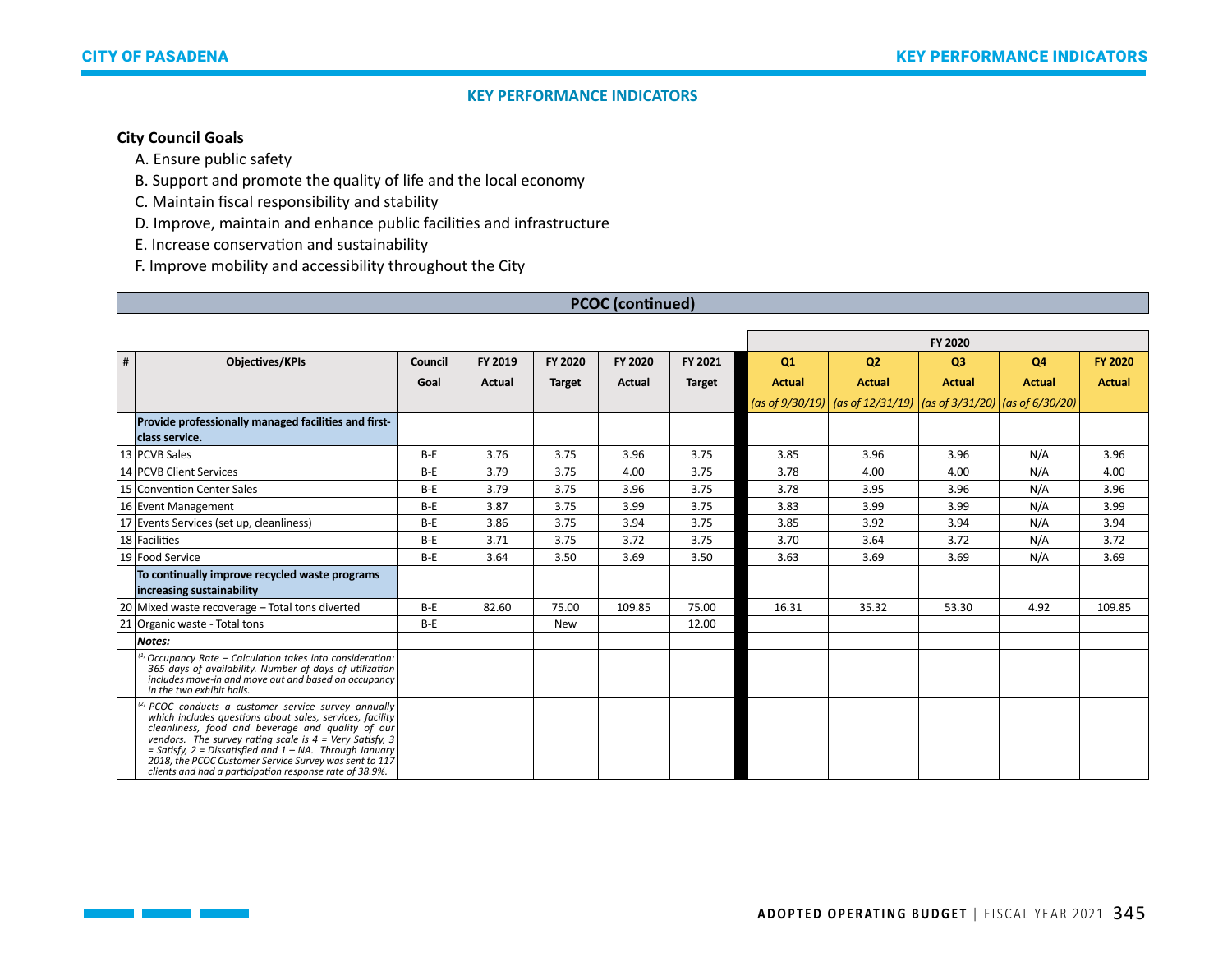## **City Council Goals**

A. Ensure public safety

B. Support and promote the quality of life and the local economy

C. Maintain fiscal responsibility and stability

D. Improve, maintain and enhance public facilities and infrastructure

E. Increase conservation and sustainability

F. Improve mobility and accessibility throughout the City

## **Pasadena Community Access Corporation (PCAC)**

|   |                                                                                                         |            |         |               |               |               |                           |                     | FY 2020        |                                                             |                |
|---|---------------------------------------------------------------------------------------------------------|------------|---------|---------------|---------------|---------------|---------------------------|---------------------|----------------|-------------------------------------------------------------|----------------|
| # | Objectives/KPIs                                                                                         | Council    | FY 2019 | FY 2020       | FY 2020       | FY 2021       | Q1                        | Q <sub>2</sub>      | Q <sub>3</sub> | Q4                                                          | <b>FY 2020</b> |
|   |                                                                                                         | Goal       | Actual  | <b>Target</b> | <b>Actual</b> | <b>Target</b> | <b>Actual</b>             | <b>Actual</b>       | <b>Actual</b>  | <b>Actual</b>                                               | <b>Actual</b>  |
|   |                                                                                                         |            |         |               |               |               | $(\text{as of } 9/30/19)$ | (as of $12/31/19$ ) |                | $\frac{1}{1}$ (as of 3/31/20) $\frac{1}{1}$ (as of 6/30/20) |                |
|   | Provide accurate, regular reports to stakeholders including                                             |            |         |               |               |               |                           |                     |                |                                                             |                |
|   | annual audit and 990 tax filing.                                                                        |            |         |               |               |               |                           |                     |                |                                                             |                |
|   | Percentage of monthly reports that are completed and made<br>available to board members and the public. | C          | 100%    | 100%          | 100%          | 100%          | 100%                      | 100%                | 100%           | 100%                                                        | 100%           |
|   | 990 Tax filing on time.                                                                                 | C          | Yes     | Yes           | Yes           | Yes           | N/A                       | N/A                 | Yes            | N/A                                                         | Yes            |
| 3 | Received satisfactory audit.                                                                            | C          | Yes     | Yes           | Yes           | Yes           | Yes                       | N/A                 | N/A            | N/A                                                         | Yes            |
|   | Allow community members to gain valuable skills on                                                      |            |         |               |               |               |                           |                     |                |                                                             |                |
|   | personal and professional levels.                                                                       |            |         |               |               |               |                           |                     |                |                                                             |                |
|   | 4 Training Attendees                                                                                    | B          | 202     | 225           | 101           | 225           | 41                        | 18                  | 42             | $\Omega$                                                    | 101            |
|   | Training Sessions Offered (Core Curriculum, Advanced<br>Workshops and Training Shows)                   | B          | 163     | 160           | 98            | 160           | 41                        | 29                  | 28             | $\Omega$                                                    | 98             |
|   | 6   Interns                                                                                             | B          | 16      | 15            | 11            | 15            | 8                         | 8                   | 8              | $\overline{2}$                                              | 11             |
|   | Keep with Best Practices Standards for community access                                                 |            |         |               |               |               |                           |                     |                |                                                             |                |
|   | television to provide up-to-date service and improved                                                   |            |         |               |               |               |                           |                     |                |                                                             |                |
|   | accessibility for community members and organizations to                                                |            |         |               |               |               |                           |                     |                |                                                             |                |
|   | learn and share their voices.                                                                           |            |         |               |               |               |                           |                     |                |                                                             |                |
|   | Nonprofits and Community Groups Served                                                                  | B          | 136     | 145           | 169           | 150           | 49                        | 42                  | 44             | 34                                                          | 169            |
|   | 8 Community Producers                                                                                   | B          | 87      | 90            | 71            | 90            | 52                        | 3                   | 16             | $\mathbf 0$                                                 | 71             |
|   | 9 Volunteers (trained via PCAC to operate equipment)                                                    | B, C       | 134     | 150           | 132           | 150           | 91                        | 96                  | 98             | 4                                                           | 132            |
|   | 10 Show Guests and Support Crew (hair, makeup, catering, etc.)                                          | B          | 984     | 1000          | 761           | 1000          | 237                       | 216                 | 251            | 57                                                          | 761            |
|   | 11 Hours of Community-Produced Shows for Arroyo                                                         | B          | 569     | 550           | 423           | 550           | 93                        | 125                 | 109            | 96                                                          | 423            |
|   | 12 Hours of Staff-Produced Public Interest Shows                                                        | A, B, E, F | 54      | 60            | 99            | 60            | 16                        | 22                  | 34             | 27                                                          | 99             |
|   | 13 Hours of KPAS shows                                                                                  | A, B, E, F | 212     | 250           | 253           | 250           | 42                        | 52                  | 54             | 105                                                         | 253            |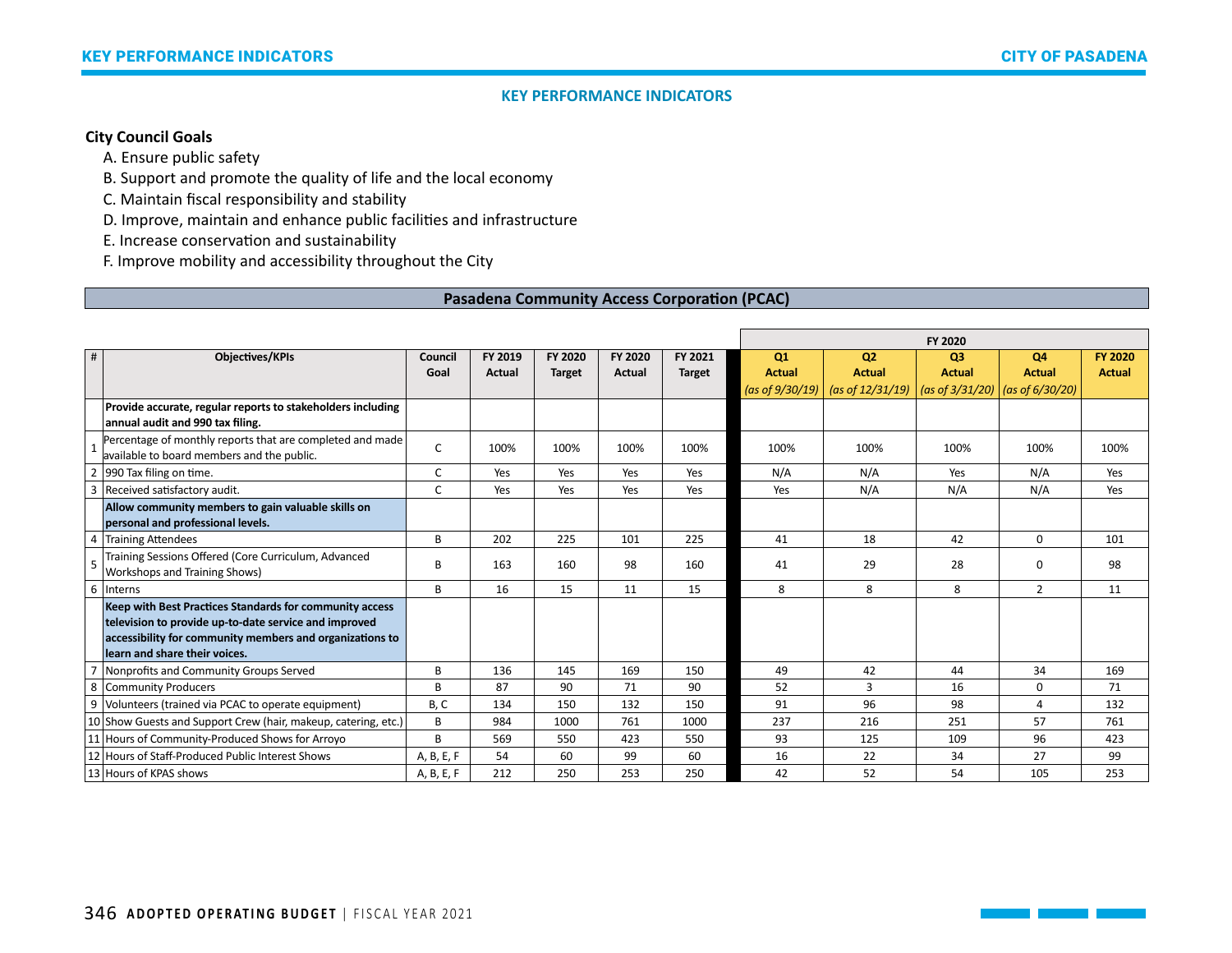# **City Council Goals**

 $\Box$ 

A. Ensure public safety

B. Support and promote the quality of life and the local economy

C. Maintain fiscal responsibility and stability

D. Improve, maintain and enhance public facilities and infrastructure

E. Increase conservation and sustainability

F. Improve mobility and accessibility throughout the City

## **PCAC (Continued)**

|    |                                                    |         |         |         |                |               | FY 2020            |                            |                |                                                         |                |
|----|----------------------------------------------------|---------|---------|---------|----------------|---------------|--------------------|----------------------------|----------------|---------------------------------------------------------|----------------|
| #  | <b>Objectives/KPIs</b>                             | Council | FY 2019 | FY 2020 | <b>FY 2020</b> | FY 2021       | Q <sub>1</sub>     | Q <sub>2</sub>             | O <sub>3</sub> | Q4                                                      | <b>FY 2020</b> |
|    |                                                    | Goal    | Actual  | Target  | Actual         | <b>Target</b> | <b>Actual</b>      | <b>Actual</b>              | <b>Actual</b>  | <b>Actual</b>                                           | <b>Actual</b>  |
|    |                                                    |         |         |         |                |               | (as of $9/30/19$ ) | $(\text{as of } 12/31/19)$ |                | $\vert$ (as of 3/31/20) $\vert$ (as of 6/30/20) $\vert$ |                |
|    | Disseminate information effectively to wide        |         |         |         |                |               |                    |                            |                |                                                         |                |
|    | audience.                                          |         |         |         |                |               |                    |                            |                |                                                         |                |
| 14 | YouTube Views for Staff Productions (KPAS & Public | B       | 87,482  | 90,000  | 82,138         | 90,000        | 18,978             | 19,166                     | 21,669         | 22,325                                                  | 82,138         |
|    | Interest)                                          |         |         |         |                |               |                    |                            |                |                                                         |                |
| 15 | CityOfPasadena.net Video Stream Views (Live & On   | B       | 11,944  | 15,000  | 37,328         | 16,000        | 3,742              | 5,626                      | 13,277         | 14,683                                                  | 37,328         |
|    | Demand)                                            |         |         |         |                |               |                    |                            |                |                                                         |                |
|    | 16 PasadenaMedia.org Channel Streams - Views       | B       | 6,487   | 7,000   | 9,314          | 7,500         | 1,404              | 1,896                      | 2,493          | 3,521                                                   | 9,314          |
|    | 17 PasadenaMedia.org - Average Monthly Users       | B       | 1,252   | 1,500   | 1,572          | 1,500         | 1,450              | 1,349                      | 1,727          | 1,762                                                   | 1,572          |
|    | 18 PasadenaMedia.org - Page Views                  | B       | 55,735  | 65,000  | 63,249         | 65,000        | 16,299             | 13,690                     | 17,623         | 15,637                                                  | 63,249         |
|    | 19 Followers on Social Networks                    | B       | 5,579   | 5,500   | 5,974          | 6,500         | 5,898              | 5,917                      | 5,967          | 5,974                                                   | 5,974          |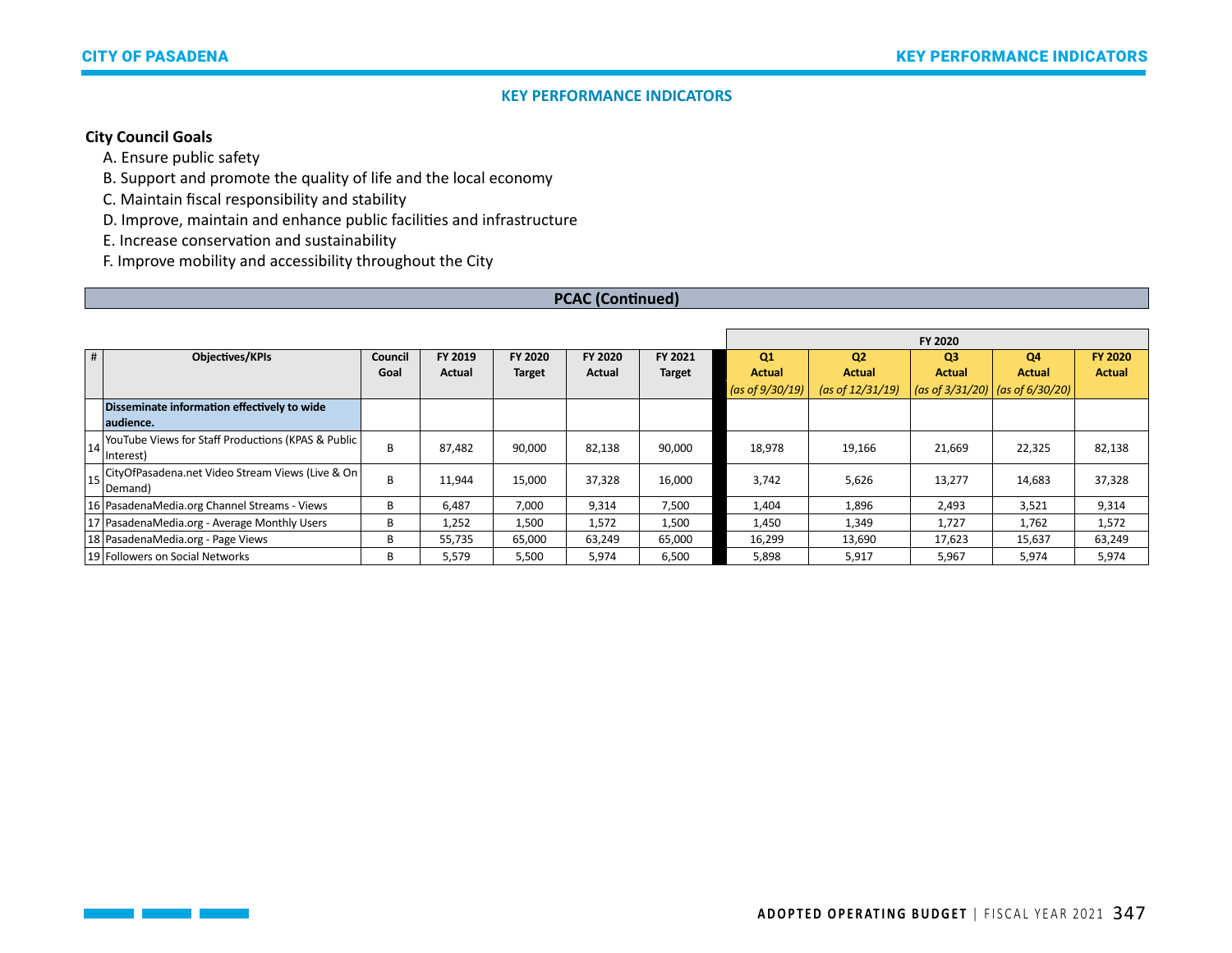## **City Council Goals**

A. Ensure public safety

B. Support and promote the quality of life and the local economy

C. Maintain fiscal responsibility and stability

D. Improve, maintain and enhance public facilities and infrastructure

E. Increase conservation and sustainability

F. Improve mobility and accessibility throughout the City

## **Rose Bowl Operating Company (RBOC)**

|   |                                                   |         |               |               |                                        |               | FY 2020               |                       |                 |                                       |                |
|---|---------------------------------------------------|---------|---------------|---------------|----------------------------------------|---------------|-----------------------|-----------------------|-----------------|---------------------------------------|----------------|
| # | <b>Objectives/KPIs</b>                            | Council | FY 2019       | FY 2020       | FY 2020                                | FY 2021       | Q1                    | Q <sub>2</sub>        | O <sub>3</sub>  | <b>Q4</b>                             | <b>FY 2020</b> |
|   |                                                   |         |               |               |                                        |               | <b>Rolling Annual</b> | <b>Rolling Annual</b> |                 | <b>Rolling Annual Rolling Annual</b>  | <b>Actual</b>  |
|   |                                                   | Goal    | <b>Actual</b> | <b>Target</b> | <b>Actual</b>                          | <b>Target</b> | <b>Forecast</b>       | <b>Forecast</b>       | <b>Forecast</b> | Forecast                              |                |
|   |                                                   |         |               |               |                                        |               | (as of $9/30/19$ )    | (as of $12/31/19$ )   |                 | (as of $3/31/20$ ) (as of $6/30/20$ ) |                |
|   | <b>Rose Bowl Stadium Division:</b>                |         |               |               |                                        |               |                       |                       |                 |                                       |                |
|   | Maintain community, tenant and patron             |         |               |               |                                        |               |                       |                       |                 |                                       |                |
|   | satisfaction on a consistent basis throughout the |         |               |               |                                        |               |                       |                       |                 |                                       |                |
|   | fiscal year.                                      |         |               |               |                                        |               |                       |                       |                 |                                       |                |
|   | Keep number of community complaints to five or    |         | 20            | 20            | $\mathbf{1}$                           | 20            | 20                    | 20                    | <b>TBD</b>      | $\mathbf{1}$                          | $\mathbf{1}$   |
|   | fewer per quarter (20 per year). (1)              | A, E, F |               |               |                                        |               |                       |                       |                 |                                       |                |
|   | Clean surrounding neighborhoods within 24 hours   | B       |               |               | Accomplished Accomplished Accomplished | N/A           | N/A                   | N/A                   | TBD             | Accomplished Accomplished             |                |
|   | after each event.                                 |         |               |               |                                        |               |                       |                       |                 |                                       |                |
|   | Maintain fiduciary responsibility and stability;  |         |               |               |                                        |               |                       |                       |                 |                                       |                |
|   | (2) Designate funds for future preventative       |         |               |               |                                        |               |                       |                       |                 |                                       |                |
|   | maintenance and Capital Improvement Projects-     |         |               |               |                                        |               |                       |                       |                 |                                       |                |
|   | CIP.                                              |         |               |               |                                        |               |                       |                       |                 |                                       |                |
|   | Total Revenues (in millions)                      | C       | \$50,819.00   | \$44,062.00   | TBD                                    | \$1,032.00    | \$44,290              | \$44,290              | TBD             | \$36,000                              | TBD            |
|   | Total- Designated for Preventative Maintenance    | D       | \$1,900.00    | \$1,300.00    | N/A                                    | \$0,777       | N/A                   | N/A                   | N/A             | N/A                                   | N/A            |
|   | and CIP (in millions)                             |         |               |               |                                        |               |                       |                       |                 |                                       |                |
|   | Focus on long term planning for key revenue       |         |               |               |                                        |               |                       |                       |                 |                                       |                |
|   | streams (Premium Seating Gross Revenues and       |         |               |               |                                        |               |                       |                       |                 |                                       |                |
|   | Food and Beverages).                              |         |               |               |                                        |               |                       |                       |                 |                                       |                |
|   | Maintain high level of Pavilion revenue through   |         |               |               |                                        |               |                       |                       |                 |                                       |                |
|   | 5 Outbound sales efforts, renewal and leveraging  | C       | \$10,900.00   | \$8,800.00    | TBD                                    | \$0,0         | \$8,700               | \$8,700               | TBD             | \$7,000                               | TBD            |
|   | new events. (Gross Revenues in millions)          |         |               |               |                                        |               |                       |                       |                 |                                       |                |
|   | 6 Concessions Net Revenues (in millions)          | C       | \$4,200.00    | \$2,400.00    | <b>TBD</b>                             | \$0,062       | \$2,300               | \$2,300               | <b>TBD</b>      | \$2,400                               | <b>TBD</b>     |
|   | 7 Base of Major Events                            | C       | 16            | 12            | 11                                     | <b>TBD</b>    | 13                    | 13                    | <b>TBD</b>      | 11                                    | 11             |